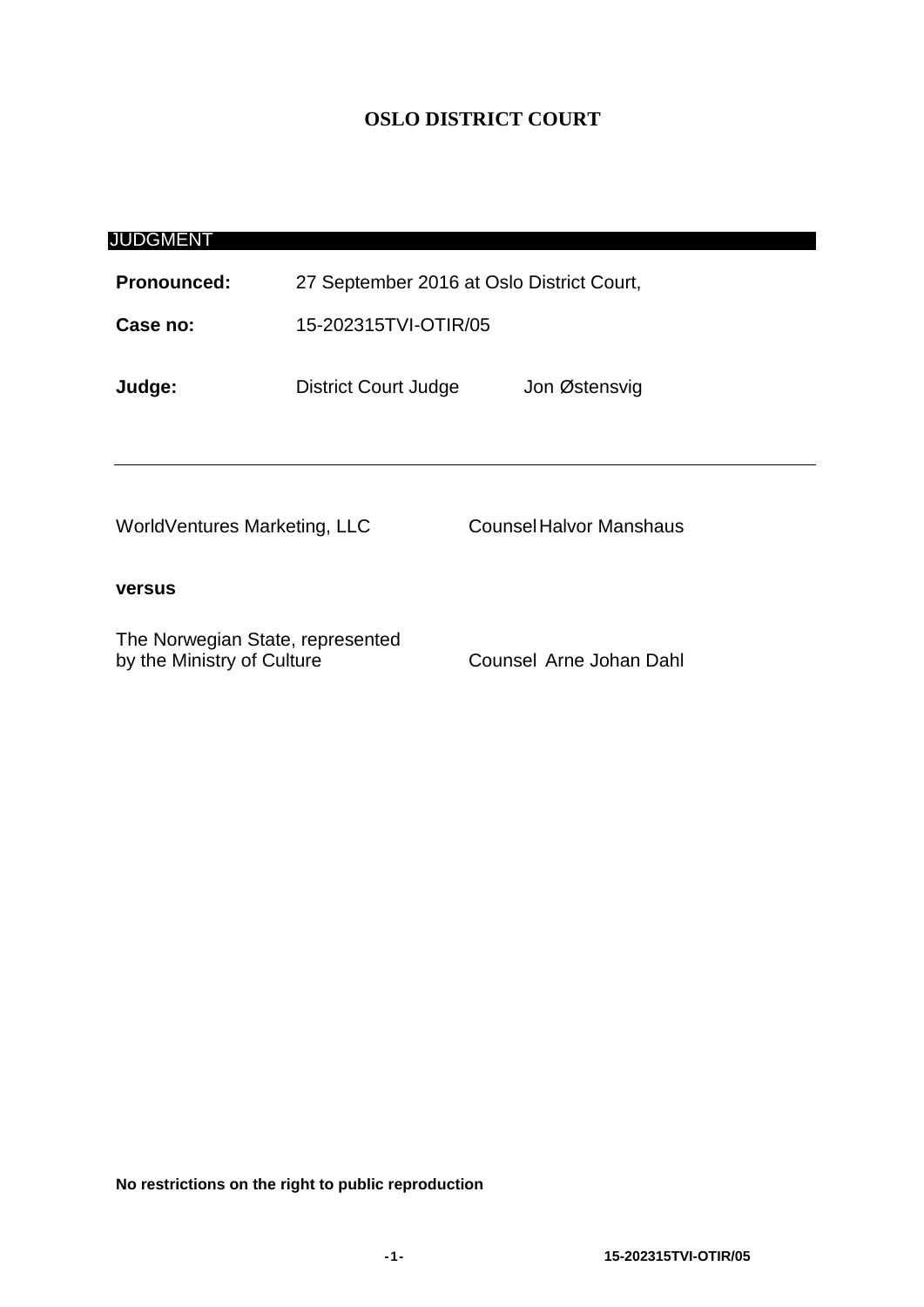#### **JUDGMENT**

The case concerns the validity of the Norwegian Gaming Board's administrative decision of 24 November 2014, which did not grant an appeal against the Norwegian Gaming and Foundation Authority's administrative decision to order cessation of parts of the plaintiff's activity in Norway. The case concerns in particular the question of whether the plaintiff's activity was in contravention of the prohibition on pyramid-like sales schemes laid down in Section 16 second paragraph of the Norwegian Lottery Act.

# **1 Background to the case**

The plaintiff – WorldVentures Marketing, LLC (WorldVentures) – is a US-registered company in the WorldVentures Group, based near Dallas in the USA. WorldVentures currently conducts business in approximately 30 countries, with more than 700 employees and several hundred hired consultants. A key part of the business consists of selling memberships in DreamTrips, which on the company's website is referred to as a *'vacation club and lifestyle community*'. Members of DreamTrips have access to buying holiday trips from WorldVentures that are specially designed by that company, and they also have access to some other services and products. Members pay USD 199.99 on joining and a subsequent monthly fee of USD 49.98, in the following referred to as membership fees. The membership is not subject to any lock-in period or notice period. In Norway, general rules on cancellation periods are also applicable. Worldwide membership is stated to have been approximately 100,000 at the start of January 2013 and approximately 430,000 in May 2016.

Membership is not bought directly from WorldVentures. The company has linked up with a great many independent dealers and sellers who sell membership in DreamTrips directly to consumers, i.e. without using traditional sales channels. The sellers pay USD 99.99 on joining and a subsequent monthly fee of USD 10.99, in the following referred to as representative business system (RBS) fees. The sellers can recruit an underlying pyramid-structured sales organisation. The sellers get a commission from WorldVentures based on their own and their subordinates' sales of memberships, as regulated in more detail in a compensation plan. They do not get a commission based on the RBS fees paid by subordinate sellers. The business model for selling memberships is thus based on network sales or multi-level marketing (MLM). Many of the sellers have also bough membership in DreamTrips themselves.

WorldVentures has conducted business in the USA since 2005, and started its business in Norway in 2010. Based on queries concerning the company's activity in Norway, the Norwegian Gaming and Foundation Authority (the Gaming Authority) initiated a supervisory procedure in spring 2013. The Gaming Authority wanted to clarify whether the activity was in contravention of the prohibition laid down in Section 16 of the Lottery Act. The Gaming Authority prepared the case by obtaining information and documentation about the activity. A meeting was also held with WorldVentures, and correspondence took place with the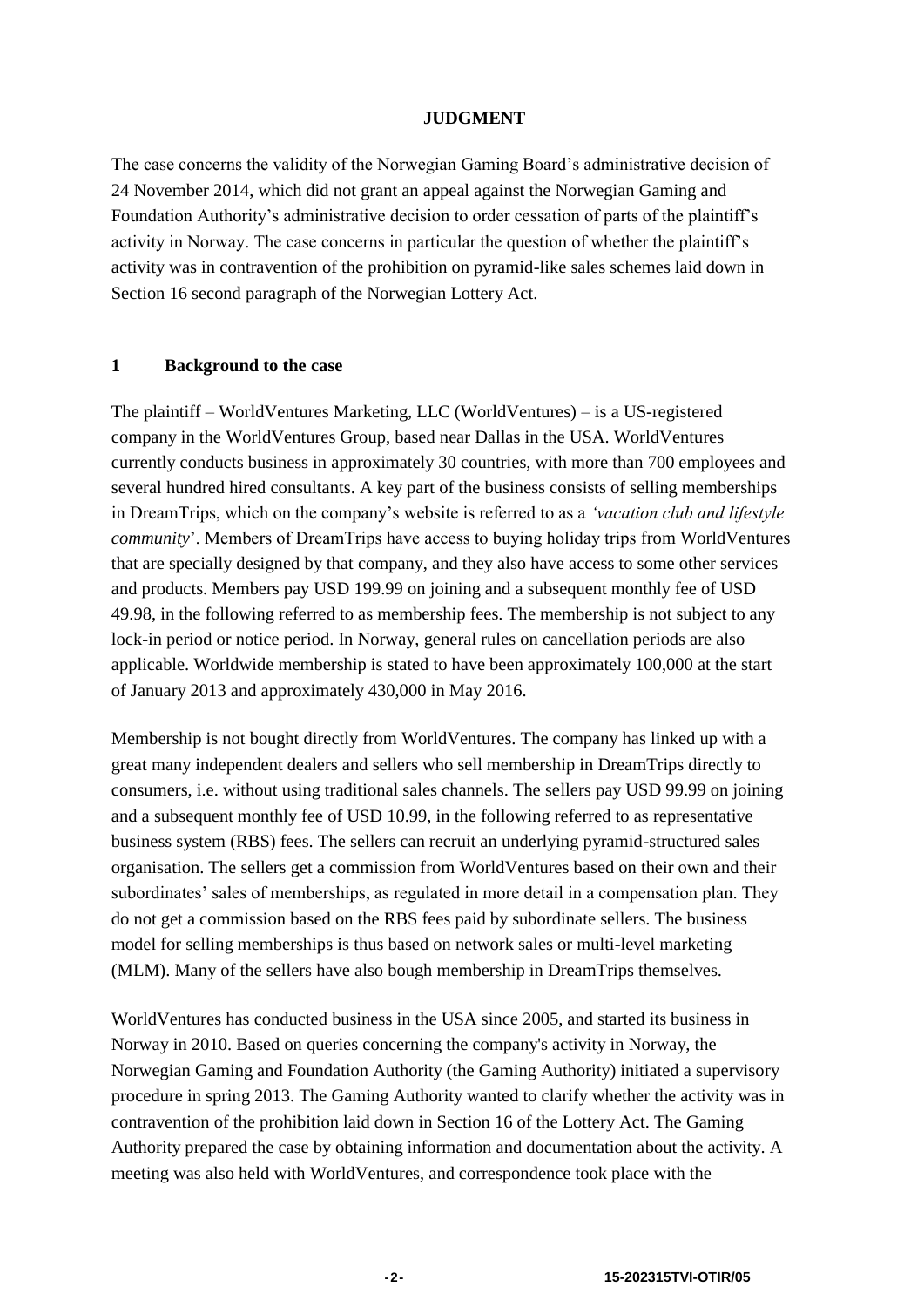company's attorneys.

Based on a supervisory report dated 19 February 2014, the Gaming Authority gave WorldVentures advance notice of an administrative decision pursuant to Section 14a of the Lottery Act to order cessation the sale of memberships, RBS participation and related products, because the scheme was assumed to be in contravention of Section 16 second paragraph of the Lottery Act. WorldVentures contested that this was the case, but the Gaming Authority upheld its assessment and, on 30 April 2014, it adopted an administrative decision pursuant to Section 14a of the Lottery Act, with the following conclusion:

*'All sales of memberships, RBS participation and DreamTrips products to participants in WorldVentures in Norway must cease, because they are in contravention of Section 16 second paragraph of the Lottery Act.'*

WorldVentures appealed the decision, and the Gaming Authority decided to defer implementation on certain conditions pending a decision in the appeal case. The Gaming Authority's administrative decision was upheld by the Gaming Board in a decision of 24 November 2014. According to the information provided, WorldVentures subsequently complied with the order.

WorldVentures submitted a petition for a preliminary injunction, but the Office of the Chief City Judge of Oslo did not grant this petition in its ruling of 2 January 2015. On 23 October 2015, WorldVentures sent a notice of its intention to bring legal action and a claim for reversal of the administrative decision to the Gaming Authority. It appears that this was forwarded to the Ministry of Culture with a copy to the Gaming Board, without the claim for reversal being expressly considered.

The District Court received WorldVentures' notice of proceedings against the State represented by the Ministry of Culture on 17 December 2015, in which it entered a claim for the decision of the Gaming Board to be declared invalid, alternatively that it be repealed in whole or in part. In its notice of intention to defend of 18 February 2016, the State entered a claim that judgment be pronounced in its favour.

The main hearing was hels in Oslo Courthouse during the six days from 15 to 22 August 2016. The parties attended with their respective counsel, and WorldVentures was also represented by a co-counsel. WorldVentures was represented by the head of the group's legal department, while the State was represented by two senior advisers from the Gaming Authority. Fifteen witnesses gave evidence, including the aforementioned representatives of the parties, and case documents and other evidence were presented as mentioned in the court records.

When asked by the judge, the parties confirmed that WorldVentures Marketing, LLC is the correct plaintiff; re the general reference to WorldVentures in the administrative decisions, and that the plaintiff was WorldVentures Holding, LLC in the case submitted to the Office of the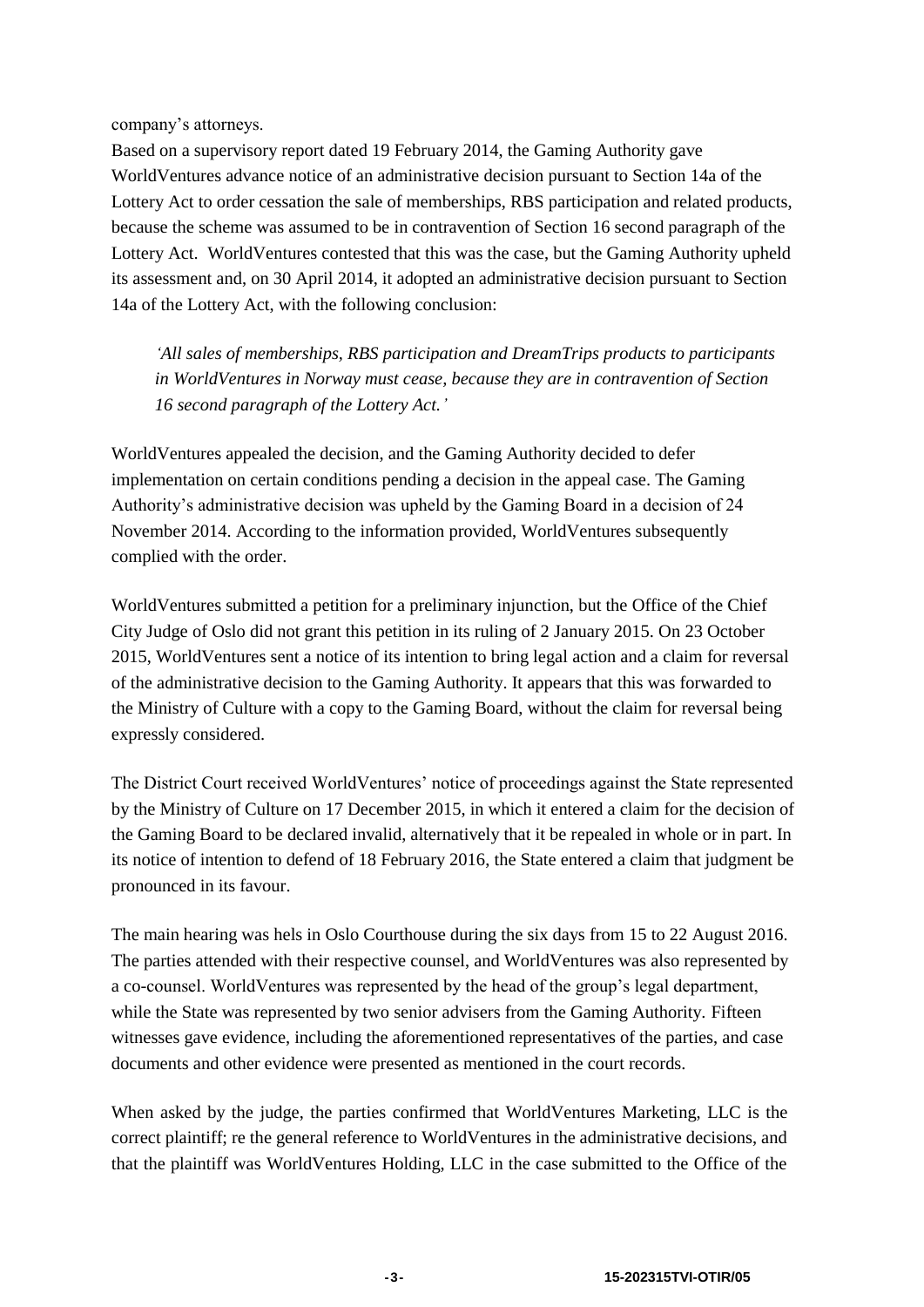Chief Judge of Oslo.

# **2 WorldVentures Marketing, LLC's statement of claim and arguments**

WorldVentures submitted the following statement of claim at the main hearing:

- *1. Principal claim: that the Gaming Board's administrative decision of 14 November 2014 be declared invalid and without effect.*
- *2. Alternatively, that the Gaming Board's administrative decision be repealed in whole or in part to the extent that it goes further than there are grounds for.*
- *3. In any case, that the State be ordered to cover the full costs of the case for WorldVentures Marketing, LLC.*

In brief, WorldVentures argued as follows in support of its statement of claim: The administrative decision was based on incorrect application of law, incorrect and incomplete facts and assessment of the wrong issues.

The Court shall review all aspects of the decision. There is no basis for reluctance on the part of the Court to review the Gaming Board's assessments. The facts of the case at the time when the decision was made are decisive; such, however, that factual evidence can be presented subsequently to clarify the situation that prevailed when the decision was made.

WorldVentures is engaged in the sale of membership products in the form of network sales /MLM, and is otherwise like any other business. The sellers get their commission from the sale of products, which in turn are the result of significant investments and labour. This is real and sustainable economic activity and not a camouflaged pyramid scheme that falls under the scope of the Act. The purpose and result of the scheme are to generate profits by selling real services for which there is a demand and not by getting new participants to invest at the bottom of a pyramid structure.

Section 16 second paragraph of the Lottery Act is based on the Unfair Commercial Practices Directive and what is known as the *'Blacklist'.* It is not permitted to set further conditions such as *'market utility'* or a requirement for actual utilisation. Services and rights are products within the meaning of the Directive. The prohibition must be given a restrictive interpretation, and any doubt shall be to the benefit of the company. The prohibition shall apply to the grossest cases only, and WorldVentures' activity is nowhere near falling into that category. The interests of consumers are protected by other and less invasive provisions of the consumer legislation. It is illustrative that Norway is the only country where WorldVentures' activity has been prohibited. The administrative decision is based on misunderstandings and prejudices relating to MLM activities.

One fundamental error in the decision is that the members and sellers – as well as the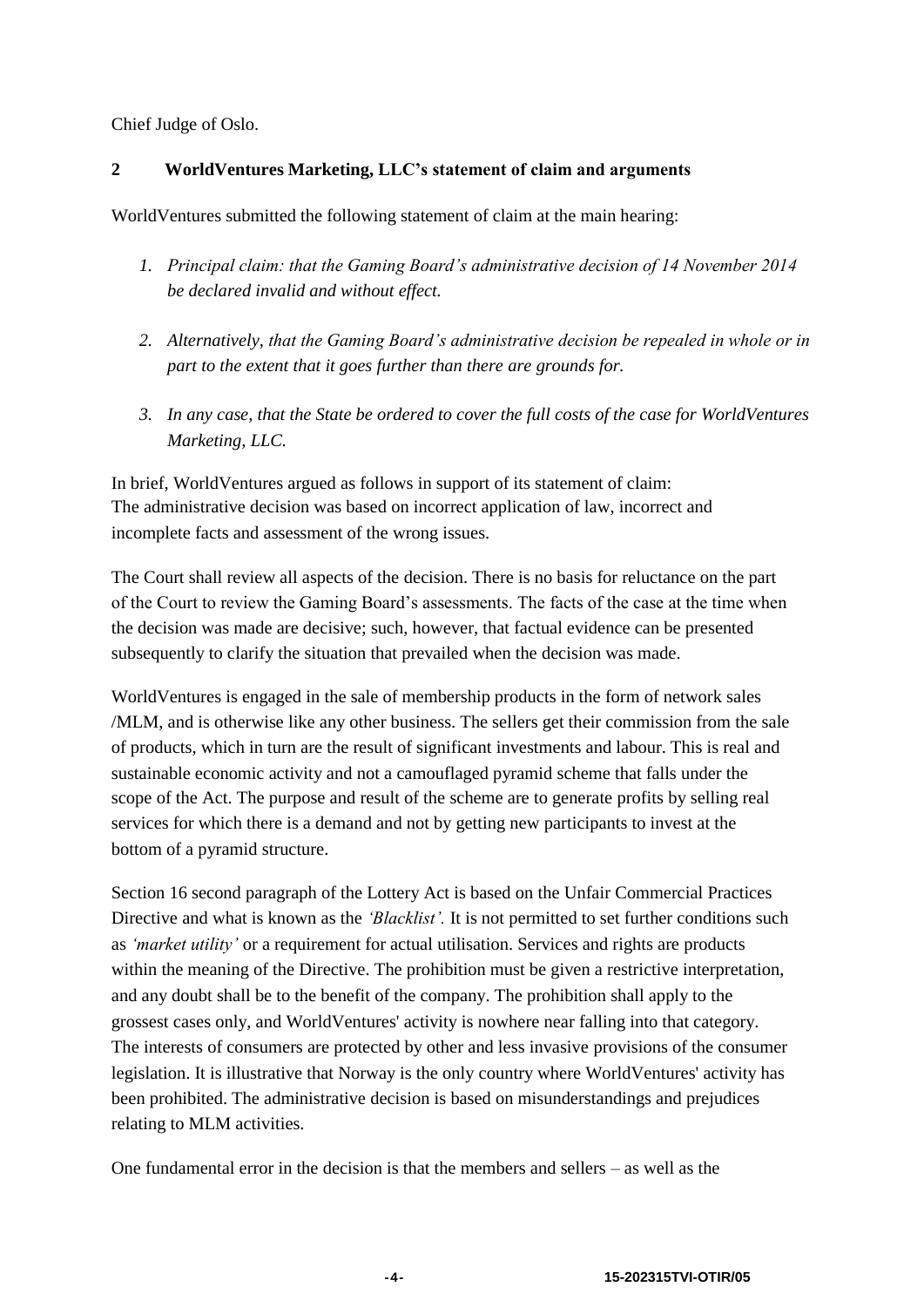membership fees and RBS fees – are considered together. This entails a complete absence of analysis – and a fundamentally incorrect assessment and misunderstanding – of the business model and revenue flows. This has resulted in a number of incorrect assessments in relation to the conditions laid down by law. A more detailed analysis shows that dealers and members have quite different roles, rights and obligations, even if many act in both roles. The distinction between the different groups and revenue flows is absolutely fundamental and it is actually and legally implemented in this case and fully transparent. That many people have both roles is of no consequence to the deliberations in the case and is, moreover, completely natural in a business model based on direct sales. Furthermore, in foreign markets that have been allowed to develop, a relatively high number will be members only. Any overall consideration of this must be based on the specific circumstances, which is not the case here; see Norwegian Supreme Court Report Rt-2009-661.

Another error is the failure to consider and rely on the activity being sustainable, and not in the nature of a pyramid scheme that is pre-destined to collapse when new persons are no longer recruited to pay contributions. The accounts show that there are sufficient revenue flows at all times to cover the dealers' commissions without members being recruited. When a member leaves, the commission stops, and there is also an agreed cap on the commission. Lack of sustainability is a fundamental condition for such a business even falling under the scope of the prohibition in the Act; see the ECJ's decision in *4finance* and Rt-2009-661.

The Gaming Board's assessment that a pyramid-like system exists is incorrect. The Board has incorrectly considered members and dealers and membership fees and RBS fees together, and not conducted specific assessments. As opposed to what was the case in Rt-2009-661, there are no grounds for considering these factors together in the present case. When considered correctly and separately, it is clear that the members are not part of the company's sales system, which is an MLM system and therefore has a pyramid structure when seen in isolation.

No consideration is paid for the status of participant – neither by the sellers nor by the members or the two together. Payments by members and RBS fees are incorrectly confused in the administrative decision, and this is also not discussed further. It is overlooked that the RBS fee as a whole is paid to and kept by WorldVentures, and thus does not constitute payment for participant status and, in any case, not an overprice. As regards payments by members, no overprice can be deemed to have been charged as payment for participant status.

The sellers have no possibility of earning an income from other people's payment for participant status. No consideration is paid for participant status; see above. Whichever way you look at it, the RBS fee accrues to WorldVentures, and the sellers do not get a commission for recruiting new sellers. A member never becomes a participant in the sales scheme, so that contributions paid by members are irrelevant in this context and cannot in any case be deemed to constitute contributions.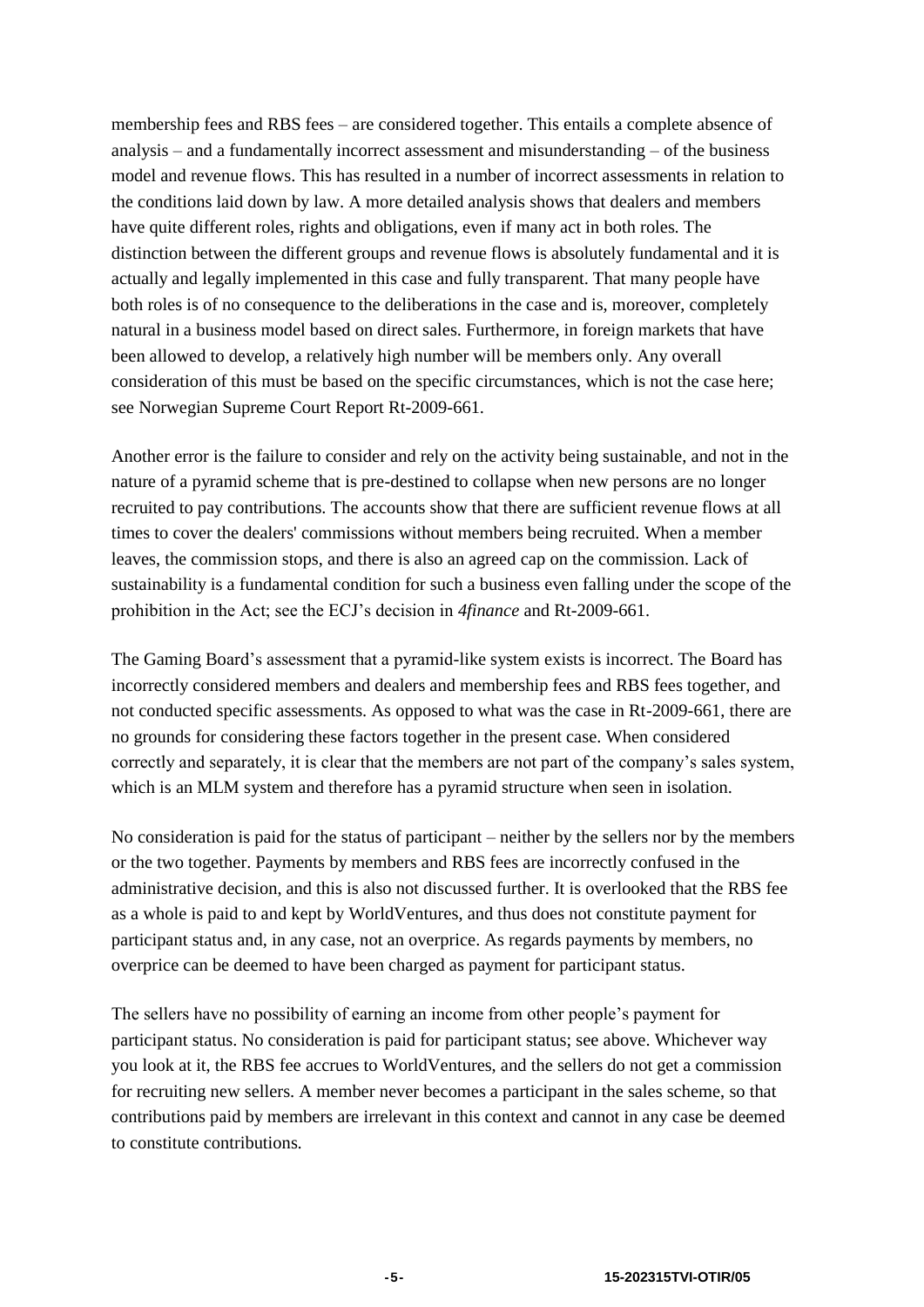The business's revenues cannot in any case be ascribed to '*specific*' recruitment. Concerning membership fees, the consumers are willing to pay for such membership, and so it must be assumed that the payment corresponds to the market value of the membership. The Directive and the Act stress that the sale or consumption of a product, service or other provision is relevant. The Gaming Board's point of departure is misconceived when it states that the value consists purely of the possible return of the member's contribution in the form of discounts on trips bought. The Gaming Board states incorrectly that reward points, the price guarantees and concierge services have no value, and fails to consider the value of the online travel agency (OTA). The Gaming Board states incorrectly that WorldVentures has not documented the basis for its revenues. Without conducting an independent assessment, the Gaming Board supports the Gaming Authority's view that the sale of products represents no more than 5% of the turnover. It is an incorrect and much too narrow approach when decisive weight is given to the actual use of the membership benefits.

The State is unable to explain how *'less than 5%'* is calculated as revenues from the sale of products. Based on the figures relied on by the State itself, the sale of trips represents 5.6%*.* Furthermore, it is not reasonable to use total revenues – both payments by members and RBS fees – in this context. The fact that reward points may be used for 90% of the trips has also been disregarded.

The Court must decide the market value of the membership – something that requires a complex overall assessment. Decisive weight cannot be given to actual use or *'market utility'.* Use of the figures from 2012 is incorrect, because the figures would have been at the global level at the time when the administrative decision was made had it not been for the supervisory procedure. The time for assessing the value of the membership is the time of purchase, and the value that the product represents to the buyer at that time; ref. the witness Finpå. The price of the concierge service cannot be set to the procurement price for WorldVentures and it must be assumed to be of significant value for each individual member, regardless of the extent to which it is actually used. The OTA is used and represents a real value. Members can order reasonable trips, are offered a price guarantee and the possibility of simple online planning. The Gaming Board has also overlooked the real value of the membership, which enables members to enjoy curated high-quality travel experiences, socialising with others, professional facilitation arrangements and a number of other elements. They are also given a Dream Price Promise and a price guarantee. Family members are included in the membership and can enjoy membership rights, and there is also a cancellation period and no lock-in period. It must be assumed that a membership paid by an employer would be considered a taxable benefit.

An active member will quickly enjoy benefits that exceed the contribution paid. That passive members fail to avail themselves of these benefits does not reduce the value of their membership. The members get what they are promised in the marketing. A high membership turnover is common to all subscriber relationships and is not a manifestation of low value.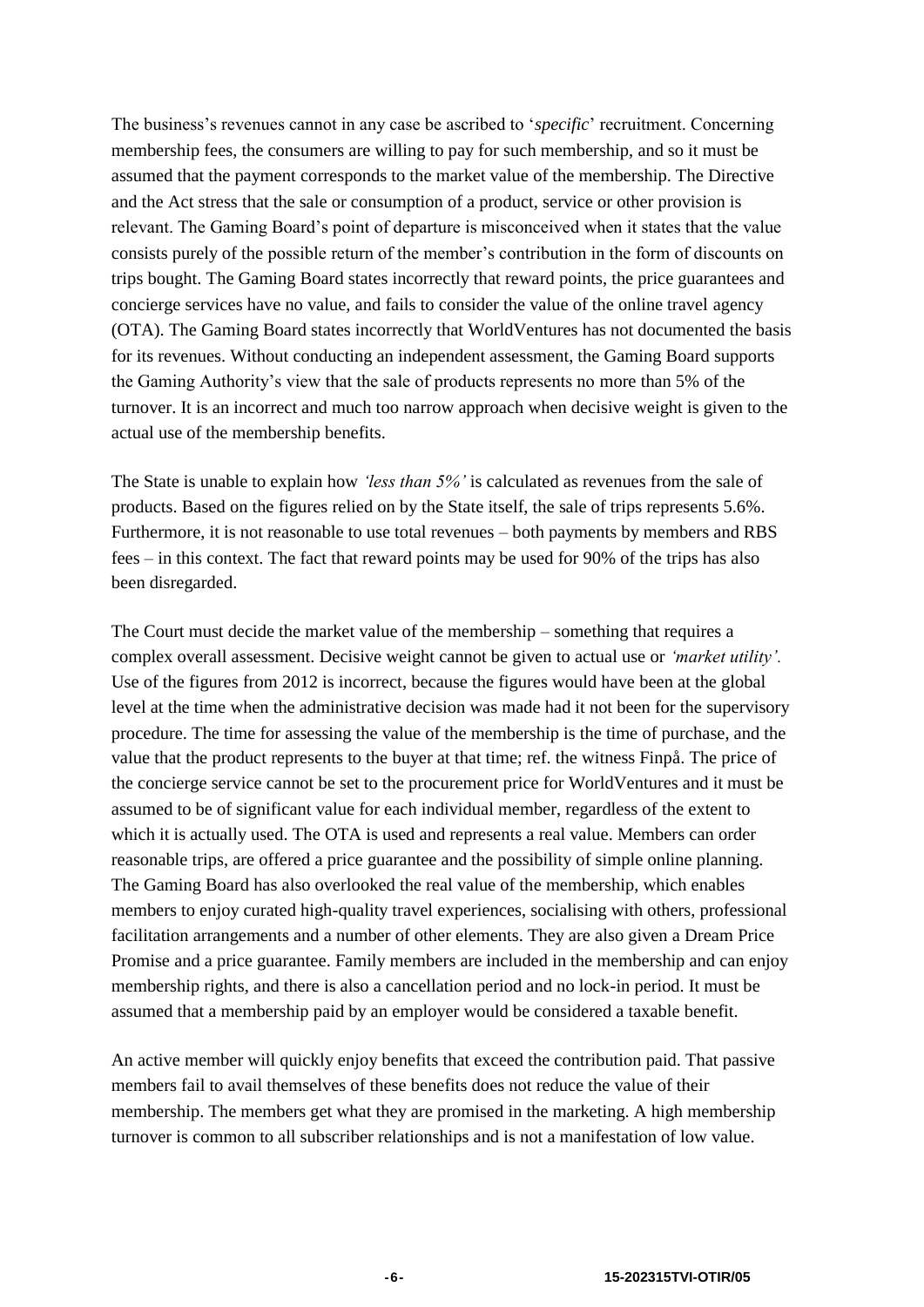The overall assessment must be based on the cross-border nature of the business, and not on the situation in Norway alone.

The conclusion is that the administrative decision is invalid on grounds of incorrect facts and application of the law.

Procedural errors exist that may have had consequences for the administrative decision; see Section 41 of the Public Administration Act.

The case has not been sufficiently clarified; see Section 17 of the Public Administration Act. The duty under Section 16 third paragraph of the Lottery Act does not relieve the authorities of the duty to clarify the case. WorldVentures has responded to all requests, submitted considerable amounts of documentation and actively sought to clarify the case and all aspects of the scheme. The Gaming Authority incorrectly focused on the situation in Norway and the actual discounted purchases of trips only. Moreover, the duty set out in Section 16 third paragraph of the Lottery Act is limited to providing information to show that incoming revenues do not fall under the scope of the provision, and WorldVentures has done that. WorldVentures did not receive adequate guidance on how to meet the duty of documentation; see Section 11 of the Public Administration Act. The Gaming Board did not make its own assessments and has now acknowledged that several relevant factors were not understood or considered.

Sufficient grounds were not provided for the administrative decision; see Section 25 of the Public Administration Act. There are more stringent requirements for the application of the law in cases that have to do with EEA rules, and also because this decision is particularly invasive.

The Gaming Board is subject to the procedural requirements mentioned above and shall consider the case independently within the framework provided for in Section 34 of the Public Administration Act.

The decision to impose a prohibition pursuant to Section 14 of the Lottery Act is in any case highly invasive and disproportionate. Less invasive measures could have been chosen. The administrative decision is therefore unlawful pursuant to non-statutory rules on abuse of power. This also entails that the decision must be limited to what is necessary; see the alternative statement of claim.

It is also a procedural error that no consideration was given to reversing the administrative decision even though a petition for reversal was submitted.

#### **3 The State's statement of claim and arguments**

The State represented by the Ministry of Culture submitted the following statement of claim at the main hearing: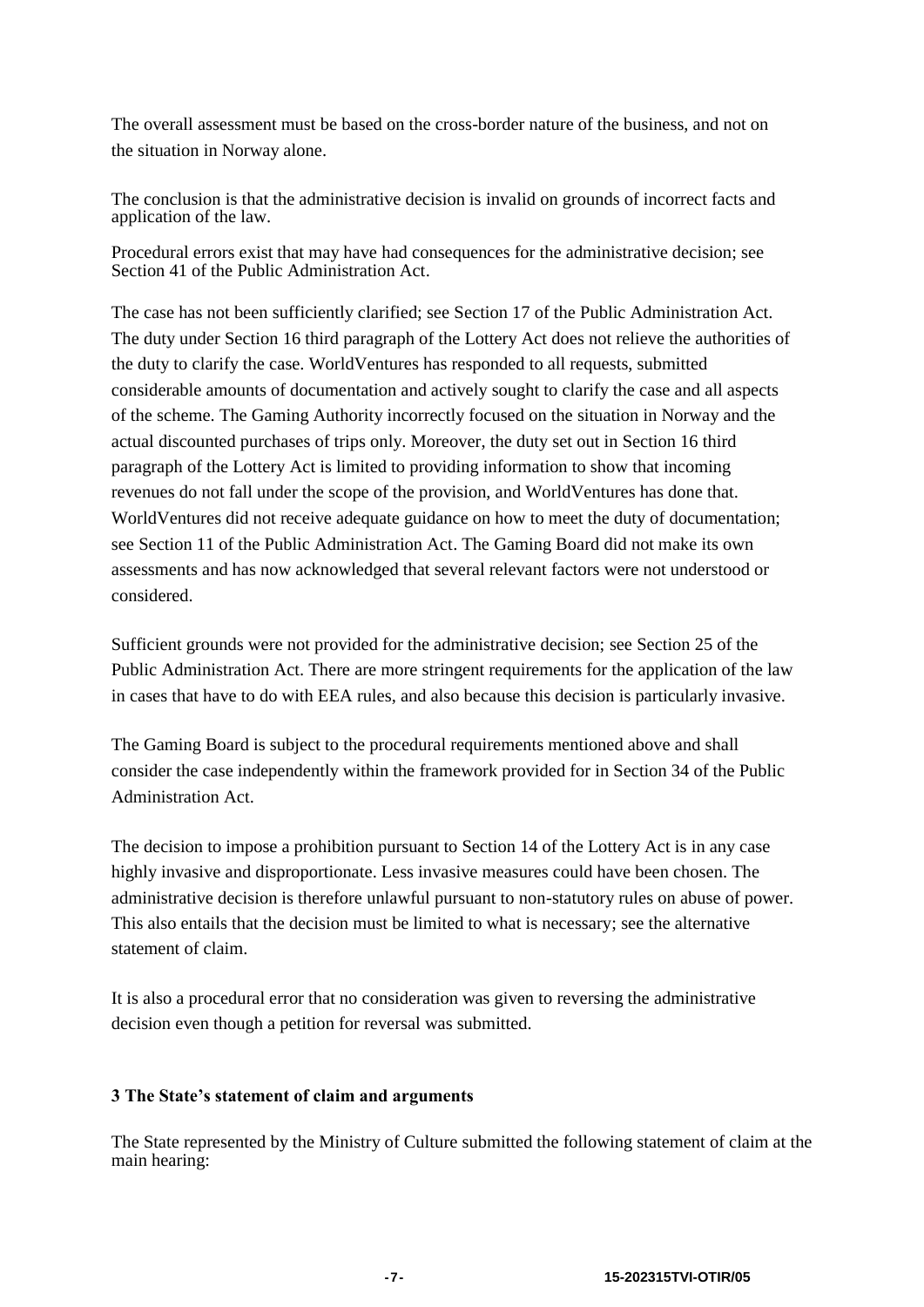- *1. That the Court find in favour of the State represented by the Ministry of Culture.*
- *2. That the State represented by the Ministry of Culture be awarded the costs of the case*.

In brief, the State argued as follows:

There is no evidence of the administrative decision being based on errors that would render it invalid.

The courts may review all aspects of the decision with a view to determining whether the conditions in Section 16 second paragraph of the Lottery Act are met. The Courts should nevertheless exercise caution when reviewing the expert assessments. Concerning the choice of sanction pursuant to Section 14a of the Lottery Act, it is only the question of whether there has been abuse of power that can be examined. Reviews by the Courts are based on the facts that formed the legal basis for the decision at the time when it was made.

It is the plaintiff that carries the burden of proving the invalidity of the decision. WorldVentures has also had the possibility of clarifying the facts, and also has a duty to provide documentation; see Section 16 third paragraph, where this is further underlined.

Section 16 second paragraph of the Lottery Act constitutes a complete harmonisation of the prohibition on pyramid promotional schemes set out in in point 14 in Annex I to the Unfair Commercial Practices Directive (2005/29/EC). The prohibition under the Act entails more stringent rules in that it also applies to pyramid-like sales schemes with elements of effective economic activity.

It is the activity in Norway that is the subject of the assessment; see Sections 2 and 4 of the Lottery Act.

Annex I and the Act are rather generally worded in order to prevent circumvention. What is decisive is an overall assessment of the real content of the scheme, and the designations used are of no consequence. Subjective factors and motivation are of no consequence.

In this case, there is no basis for distinguishing between members and sellers or between the revenue flows derived from each of these. Nearly all [the participants] in Norway held both roles, and this is underlined in the marketing, in the incentive schemes, and in the way some of the trips were carried out in Norway. That there is no legal obligation to take on both roles is of no consequence as this is how it actually worked in Norway. All payments were made to the same company, and the activities of the sellers were not separated out as a separate activity. The entire sales scheme must be considered as a whole; it would otherwise be very easy to circumvent the prohibition.

Seen as a whole, the sales scheme has a pyramid-like structure.

The participants pay a direct consideration for their status as participants. The payment is in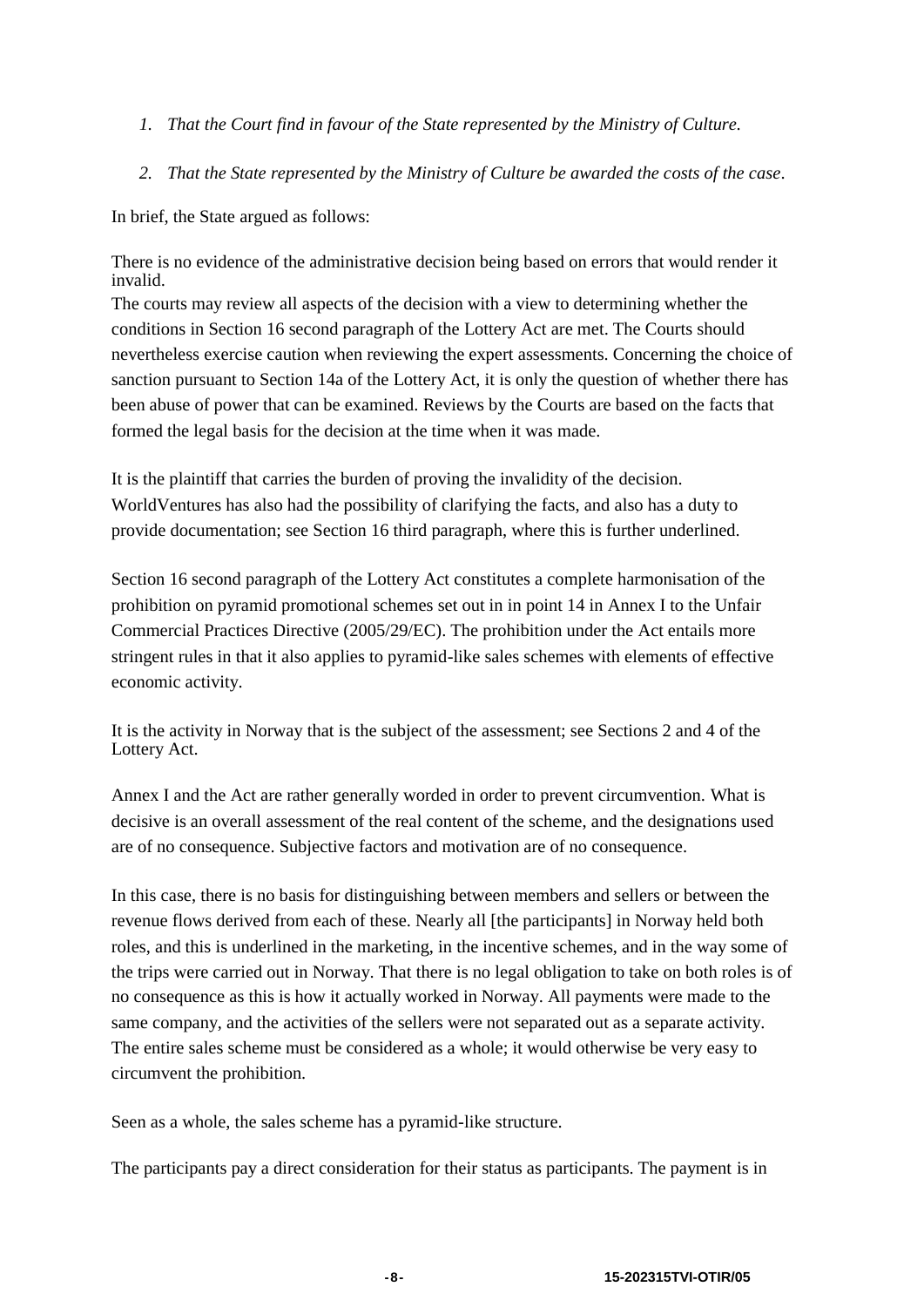any case largely an indirect payment for participant status because what the participants receive in return in their different roles is highly overpriced; see the condition concerning a link between revenues and recruitment.

The participants pay for the possibility of earning an income derived from payments by other participants. In his capacity as a seller, the participant gets a commission on his own recruitment of new members, but he also gets more indirect financial gains through recruiting the members to also become sellers, who in turn generate a commission to the participant.

More than half the commissions paid for recruitment in Norway were financed by revenues from the recruitment of new participants and not by revenues from the sale or consumption of goods or services.

Gross sales of trips in Norway in 2012 and 2013 represented a very small part of the total turnover, which largely consisted of contributed membership fees and RBS fees, which must be deemed to constitute revenues from recruitment. Concerning the argument relating to sustainability, a distinction must be made between revenues from *'real'* or *'effective economic activity'* and revenues from *'economic contributions of its participants*'.

What is decisive with a view to determining whether the participants paid an overprice that must be deemed to constitute payment for participant status, is what values the participants on average actually received from the scheme in return for their contributions.

The membership only offered limited direct access to services, but the possibility of buying trips at what was stated to be discounted prices. In Norway, only a very small proportion of the members actually ordered a trip, and there was also a significant membership turnover. Based on the figures provided by WorldVentures, the Gaming Board has estimated that the sale of trips represented approximately 5% of the company's revenues in Norway. This means that the real value received by an average member in return for his contribution, namely the discount on purchased trips, was less than this. The reward point scheme has not been demonstrated to be of particular value. There is nothing to support that access to the online travel agency was of value to the members, and the same applies to the concierge service. The membership cannot otherwise be assumed to have any '*immaterial value*'*.*

On the whole, the membership is highly overpriced, since the members got very little in return for their contributions. The membership fees were in actual fact almost entirely payment for participant status in the sales scheme.

The RBS fee is included in the overall assessment. There is no basis for claiming that the participants were given something in return in the form of brochures, training, access to web pages etc. This amount, too, was in actual fact payment for participant status in the sales scheme.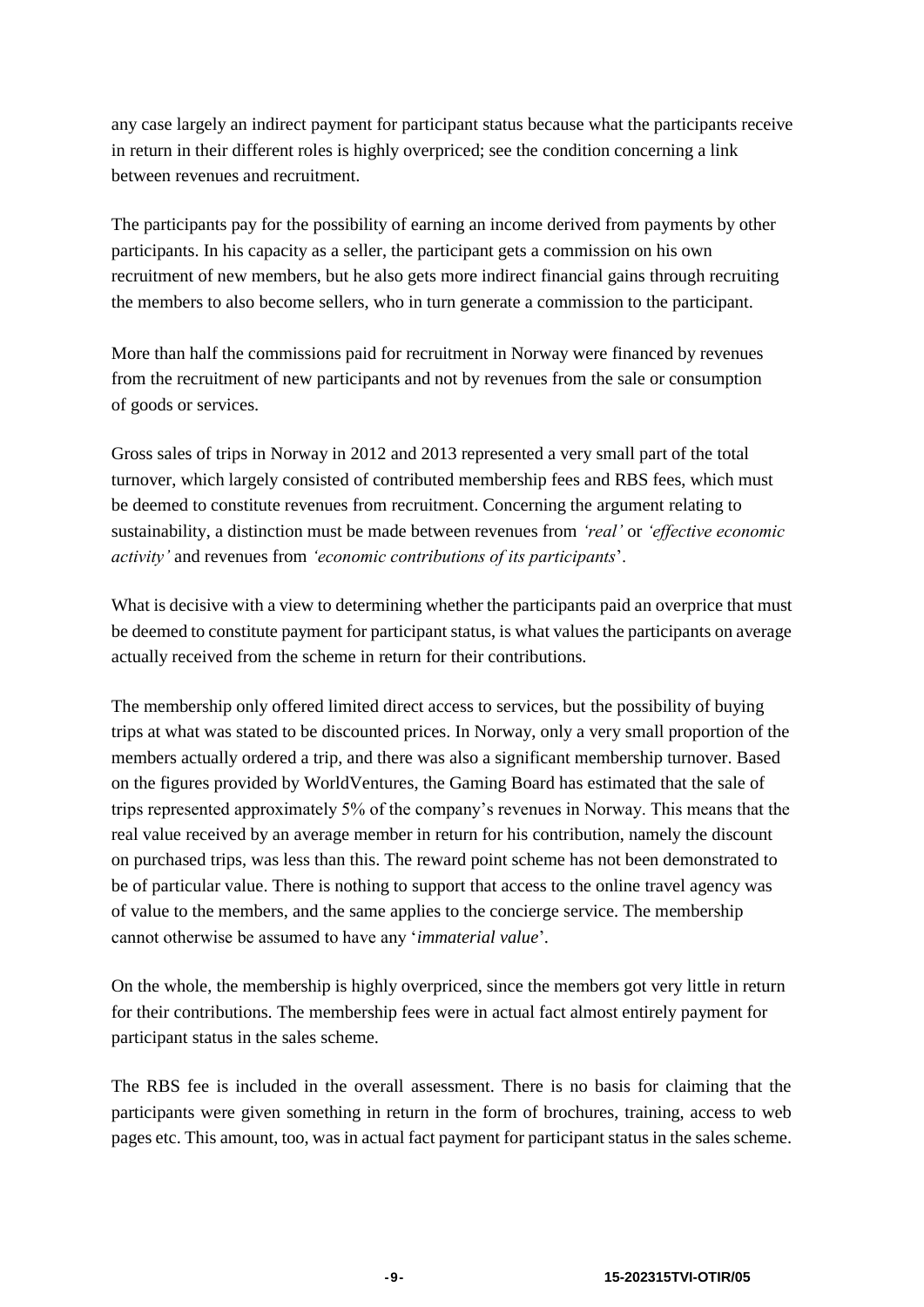At the participant level, the contributions effectively entailed little more than a possibility of recruiting new members, and at the national level in Norway, there was not sufficient effective economic activity to generate revenues to cover commissions to the sellers. To an overwhelming degree, the business concerned reallocation of participant fees.

The decision was not made on inadequate grounds; see Section 25 of the Public Administration Act and case law relating to the requirements of that Act. The case has been sufficiently clarified; see Section 17 of the Public Administration Act. This must also be seen in light of WorldVentures' statutory duty to provide information set out in Section 16 third paragraph ff. of the Lottery Act. Since the Court is fully competent to review the case, possible procedural errors are in any case of no consequence. No errors were made, and it is in any case of no consequence that reversal [of the decision] was not considered.

It is contested that the exercise of discretion relating to Section 14a of the Lottery Act was arbitrary or highly unreasonable.

# **4 The District Court's assessment**

#### *4.1 The issues for assessment in the case and some legal points of departure*

It followed from the Gaming Board's decision that WorldVentures' business in Norway must largely cease because it was considered to be in contravention of Section 16 second paragraph of the Lottery Act. The key issue in the case is whether the decision was invalid because it was based on incorrect or incomplete facts or on incorrect application of the law; see sections 4.3 to 4.7 below. In addition, it is argued that the decision suffers from procedural errors, and also that the use of the authority to intervene provided for in Section 14a of the Lottery Act qualifies as being unreasonable or arbitrary; see sections 4.8 and 4.9 below. The Court considers the legal action to have been rather widely angled, both in terms of facts and legal arguments. In its deliberations, the Court has given particular weight to those factors that, in the Court's opinion, have a bearing on the assessment of the lawfulness of WorldVentures' business in Norway at the time when the administrative decision was made.

In the present case, the Court may examine the application of law, the findings of facts and the conclusions of law as well as whether there are significant procedural errors – all within the framework of what is invoked by the parties. In some areas of law where the relevant administrative bodies possess special competence and experience, there may be grounds for being reluctant to review the expert assessments that have been made. In the present case, the Court does not consider the question of whether such reluctance is warranted, as this is not decisive for the outcome. When reviewing the Gaming Board's use of the chosen sanction pursuant to Section 14a of the Lottery Act, the Court's review is limited to examining whether it is highly unreasonable, arbitrary or based on other forms of abuse of power pursuant to the non-statutory rules on this point.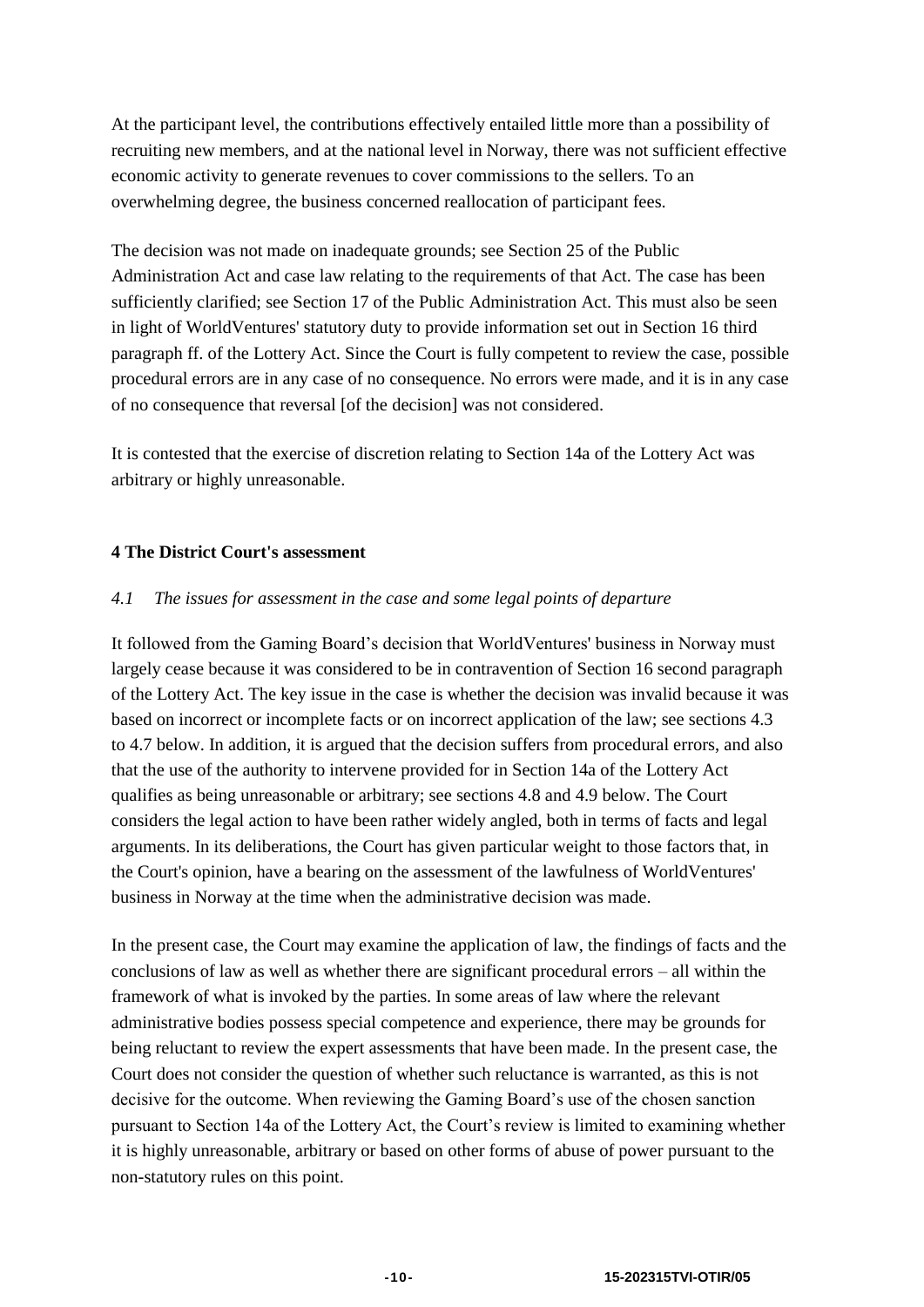The Court's review is based on the facts as they appeared at the time when the administrative decision was made; see *inter alia* the statement in Rt-2012-1985 paragraph 79. This means that the Court may only examine the facts that formed the legal basis for the Gaming Board's decision; such, however, that it may rely on any new evidential facts that shed light on the facts that formed the basis for the decision at the time it was made.

The Court bases its decision on what appears to be the most probable facts according to the evidence presented. It is the party who claims that the decision is invalid who must demonstrate the probability that the facts support this claim. If there is lack of clarity relating to the evidence in a situation where one party had the opportunity or was encouraged to clarify and document a matter, this may have an impact on the assessment of evidence.

In the present case, this must also be seen in conjunction with Section 16 third paragraph of the Lottery Act, from which it follows that the private party to the administrative proceedings may be ordered to document certain facts, namely that

*'...the person's income can be specifically ascribed to the sale or consumption of goods, services or other benefits, rather than the recruitment of others to the scheme*.'

If a person is ordered to fulfil such an obligation, it means that the authorities are not under any obligation to refute undocumented pleadings submitted by the private party in support of such facts. The opposite also applies in that the authorities must be able to rely on the private party's information about relevant facts without claiming further documentation. The general duty of examination / duty to provide guidance [*sic*] must also be seen in the light of the above.

# *4.2 The prohibition on pyramid-like sales schemes*

The prohibition on pyramid-like sales schemes is evident from Section 16 second paragraph seen in conjunction with the first paragraph of the Lottery Act:

*'It is prohibited to establish, operate, participate in or promote pyramid games or similar schemes. The prohibition is understood to cover any scheme where consideration is paid for the possibility of gaining an income that is only derived from the recruitment of others to the pyramid game etc.*

*The prohibition in the first paragraph includes pyramid-like sales schemes where consideration is paid for the possibility of gaining an income specifically derived from the recruitment of others to the scheme and not from the sale or consumption of goods, services or other benefits*.'

Section 16 second paragraph of the Lottery Act formed part of the full harmonisation of Norwegian law with the Unfair Commercial Practices Directive (2005/29/EC) and the general prohibition in Article 5 of the Directive.Pursuant to Article 5(5), an annex (Annex 1) was adopted listing certain forms of activity that *in all circumstances* were to be considered unfair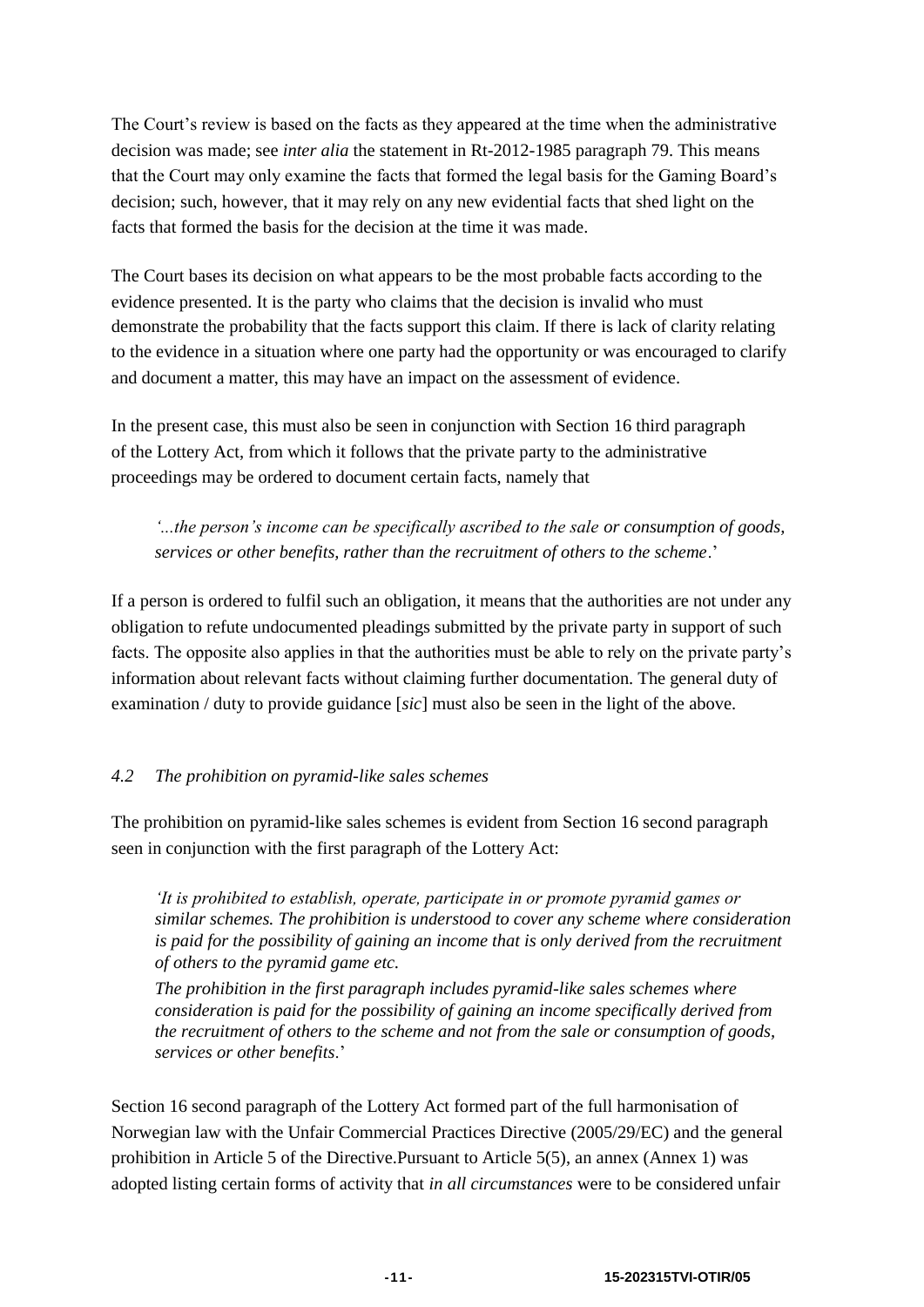and prohibited. Annex I point 14, which forms the basis for Section 16 second paragraph of the Lottery Act, is worded as follows in the English version:

*'Establishing, operating or promoting a pyramidpromotional scheme, where a consumer gives consideration for the opportunity to receive compensation that is derivedprimarily from the introduction of other consumers into the scheme rather than from the sale or consumption of products*.'

The parties agree that the Norwegian provision is in accordance with the Directive, and also that ECJ case law in the area is of relevance to the interpretation of the Norwegian provision. Referring to the Advocate General's opinion in the ECJ case *4finance*, WorldVentures has pointed out that the purpose of Annex I has been to *'single out the practises that were most clearly heinous',* and that the prohibition must therefore be given a restrictive interpretation. The Court agrees with this point of departure, but cannot see that this element of interpretation relating to the Directive and the wording of the Act should have any decisive bearing on the outcome of the present case.

Even though WorldVentures conducts its business in several countries, the Court agrees with the State's assessment that the administrative decision must be based on the business that is conducted in Norway and that applies to consumers domiciled in this country. It follows from Section 2 of the Lottery Act that the Act's geographical area of application is Norwegian territory, and the same applies to the supervisory authorities' powers to enforce the Act. In the Court's opinion, it also follows from this that what is decisive in the present case is whether the business in Norway was in contravention of the prohibition in the Act, and that it is of no consequence whether the business in other countries or globally, in an imagined assessment, would have fallen outside the scope of Section 16 second paragraph of the Lottery Act.

The prohibition in Section 16 and other parts of the Lottery Act can be administered by the Gaming Authority by ordering that the unlawful condition be rectified or that the activity cease or be closed down; see Section 14a of the Lottery Act.

The current version of Section 16 of the Lottery Act entered into force on 1 January 2006. The prohibition on out-and-out pyramid games and any camouflaged versions of out-and-out pyramid games, which is of long standing in Norway, was upheld in Section 16 first paragraph of the Lottery Act. It is stated in Proposition No 97 to the Odelsting (2004–2005) that the provision in Section 16 second paragraph of the Lottery Act aims to extend the area of application of the prohibition in this area. The prohibition on pyramid games turned out to be difficult to administer and easy to circumvent, particularly in that some undertakings had certain elements of effective economic activity, while the predominant part of their turnover was derived from the recruitment of new participants. It was assumed that the harmful effects for consumers of some such pyramid-like sales schemes could be of the same nature as in the case of out-and-out pyramid games, and that such schemes were therefore also not worthy of protection.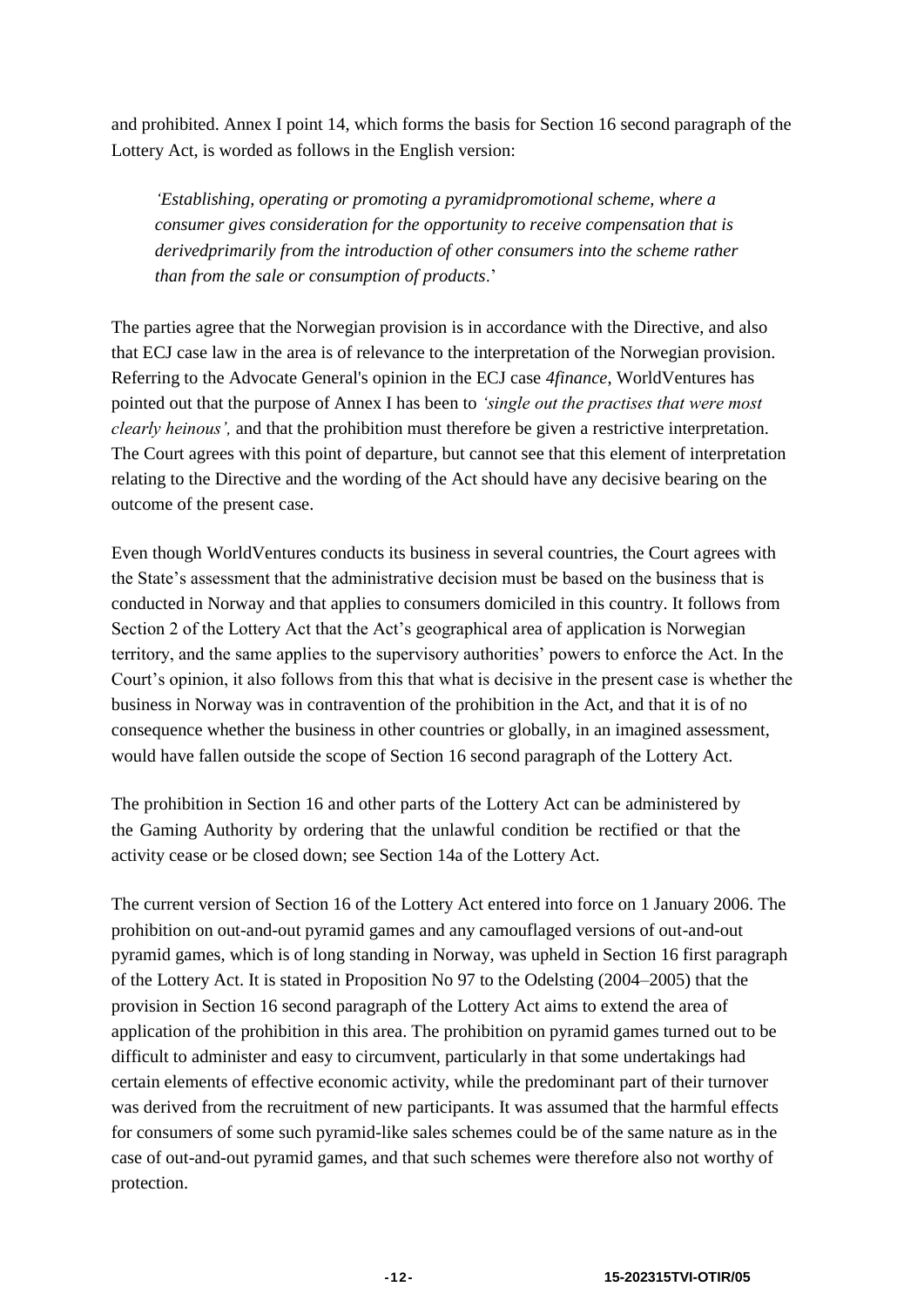It is clear from the preparatory works to the Act that the relatively open and flexible wording of the prohibition was chosen intentionally so as not to facilitate the adaptation of sales schemes and contravention of the prohibition. For example, the chosen form of organisation/ incorporation and the designations chosen for the scheme in question or its various elements are of no consequence. An overall assessment shall be made of the real content of the activity, based on the criteria mentioned in the wording of the Act. The motives or objectives of those who are behind or participate in the activity are also of no consequence. As mentioned above, no detailed assessment is required of how gross or reprehensible these are deemed to be, given that the activity falls under the scope of the conditions laid down in the Act.

It is evident from the wording of the Act and the preparatory works to the Act that four cumulative conditions must be met for the activity to be considered an unlawful pyramidlike sales scheme:

- $\hbar$  the sales scheme must have a pyramid-like structure, i.e. the participants must have the possibility of achieving financial gains from participants at a lower level;
- the participants pay a consideration in return for participating in the sales scheme;
- $-$  the participants have a possibility of deriving an income from the consideration paid by other participants to participate; and
- $\theta$  the disbursement of such income to the participants is primarily/predominantly financed by the revenues of the undertaking that are derived from the recruitment of new participants rather than the sale and consumption of products.

The Court's assessment of the above-mentioned conditions are discussed in sections 4.4 to 4.7 below.

# *4.3 The question of whether members and sellers should be considered together*

In the present case, the Court finds it of paramount importance to the further assessment of the above-mentioned conditions whether, as far as WorldVentures' business in Norway is concerned, a distinction should be made between members and sellers, and between the revenue flows derived from each of these groups.

If the members and the agreement regulating membership in DreamTrips are considered in isolation, it would not be natural to say, for example, that they participate in a pyramid-like structure, and, in their capacity as members, they also do not have the possibility of recruiting participants or gaining an income from other participants' payments Those who pay for their membership may avail themselves of the membership benefits and do not otherwise participate in the sales scheme.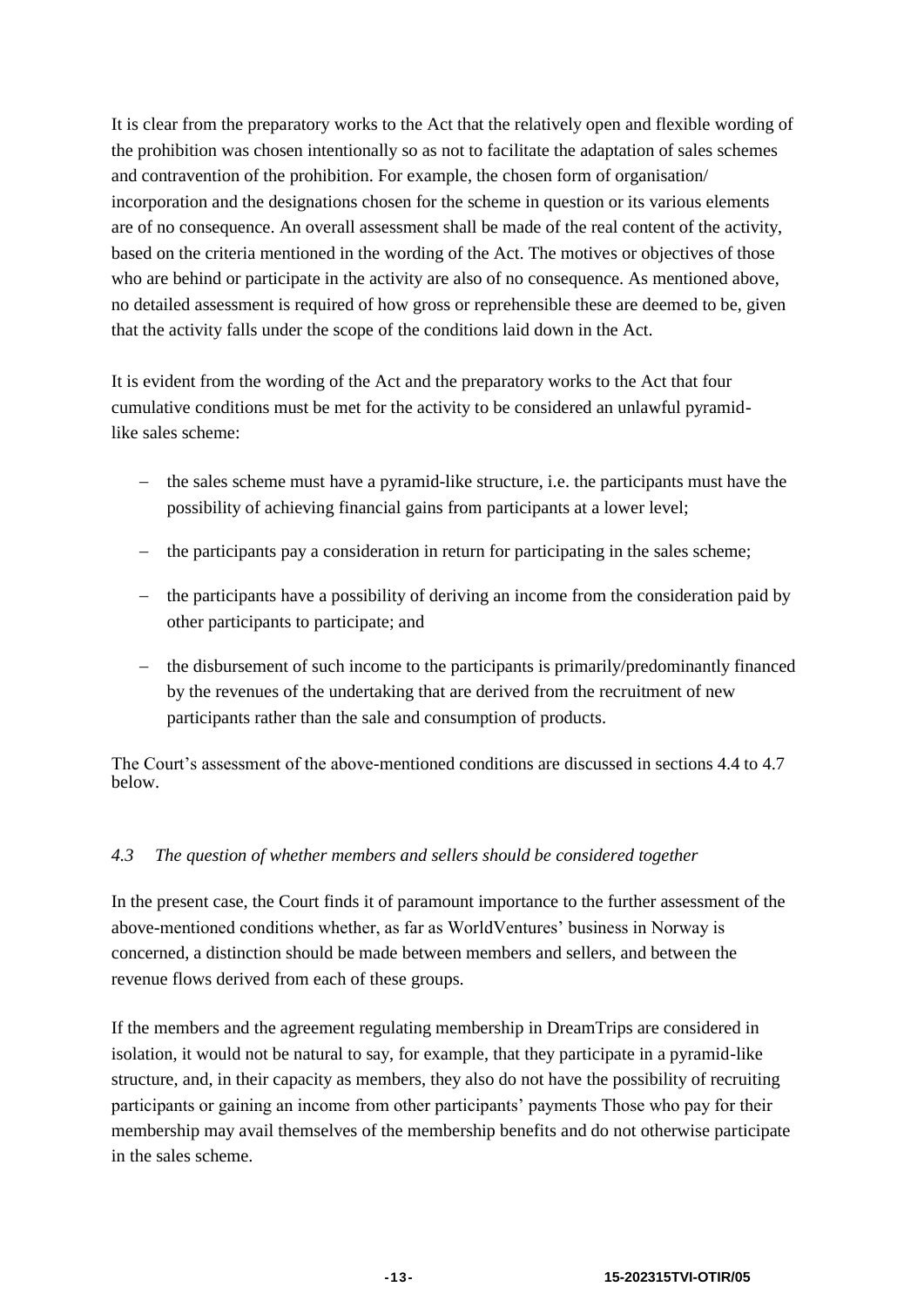If the sellers, and the terms of the agreements and compensation plan regulating their activity, are considered in isolation, there is hardly a basis for saying that their activity falls under the scope of the prohibition. They are part of a pyramid-like structure in the same way as the sellers of any MLM undertaking, but their income is derived from the considerations paid by members who buy membership from the sellers or their underlying sales organisation, and it is not linked to income from the recruitment of new sellers who are to participate in the sales scheme.

The Court agrees with the State that there is no factual basis in the present case for claiming that the assessment must be based on there being a distinction between the members and the sellers, and between the revenue flows derived from the two groups. As mentioned above, the Court's point of departure is that an assessment must be made of the real content of the activity in Norway at the time when the administrative decision was made and of how this actually worked. How the scheme was organised and divided and the designations used for its different parts were of minor importance.

In a letter of 27 June 2013 to the Gaming Authority, WorldVentures stated the following:

*'Concerning the number of persons to which these figures relate, these are stated to be (as of the end of May): The total number of sales representatives (comprises those who are sales representatives only as well as those who are both sales representatives and "customers") amounts to 3,539 persons. Of these, 73 are sales representatives only and 115 are "customers" only.'*

The Court understands this to mean that at least 95% of the persons [involved in the scheme] in Norway were both sellers and members. This in itself indicates that no distinction can be made between the two roles for the purpose of assessing the real content of the activity. Neither the membership agreement nor the sales representative's agreement entailed any legal obligation to also take on the other role. The Court finds this of little significance given the actual situation whereby the relevant persons in Norway were in practice both sellers and members. That it is apparently common in MLM activities for the sellers to also have bought the product themselves does not automatically mean that a distinction should be made between these roles when considering the real content of the activity.

Several other factors in the case support the view that, in the assessment, no distinction can be made between the roles or revenue flows. On the whole, the Court understands the invitation to participate included in the presented marketing material to concern both membership and the *'business opportunity'* associated with becoming a seller. It is true that information about the two roles tends to be presented in different sections of the video films and the written information, but, on the whole, the Court has no doubts that the intention is for people who are recruited to take on both roles simultaneously. The wording of the contract form used for sellers must also be understood to point in the same direction. The invitation to become both a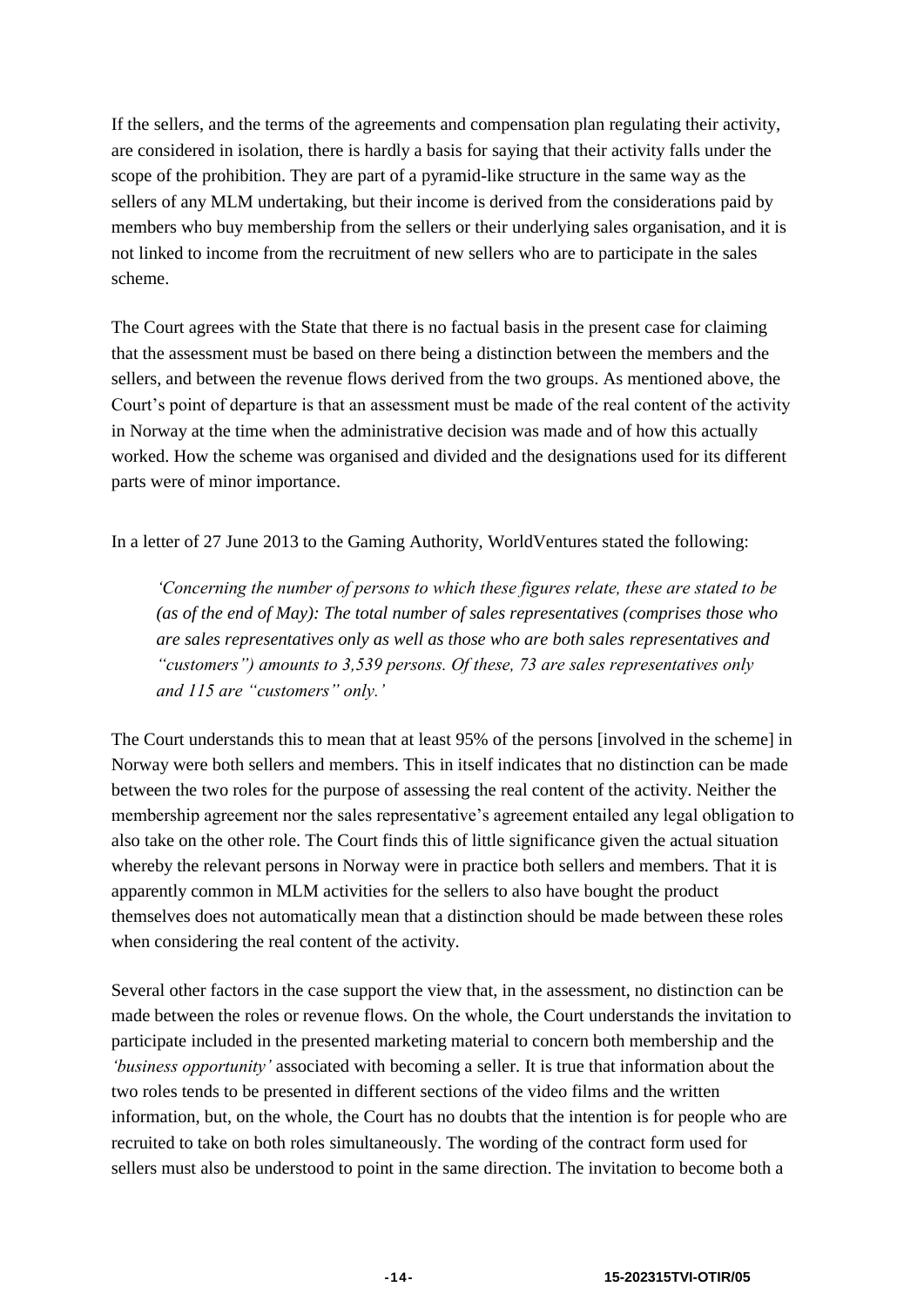seller and a member is also illustrated by use of the slogan '*Make a living, living'* for marketing purposes.

The compensation plan for the sellers links the commission to the sellers' own sale of memberships but also to sales of memberships by recruited sellers. The Court understands this system to mean that there is a strong financial incentive, not only to sell memberships, but also to recruit people to become both members and sellers. This supports the view that no distinction can be made between the roles in an assessment of the real content.

The *'Refer 4 pay no more'* scheme points in the same direction. In brief, it means that a member who refers a person to buy membership from a seller earns reward points and does not have to pay the monthly membership fee. The fact that, in practice, the referring members are also the sellers to whom they refer also supports the view that there are no real grounds for distinguishing between the two roles.

Documentation of some DreamTrip stays for members in Norway in 2012 and 2013 also shows that training and similar of sellers have taken place on some of these trips, another factor that supports the view that, in practice, there was no distinction between the roles of seller and member in Norway.

The Court understands that both membership fees and RBS fees have been paid to the same company and into the same account. The Court considers it of minor significance that these have been entered as separate revenue items in the company's accounts.

In summary, the Court believes that the assessment of the conditions in Section 16 second paragraph of the Lottery Act shall be based on the real content of the activity at the time the administrative decision was made, and that no basis exists in that connection for distinguishing between the sellers and the members' activities or between the revenue flows derived from these two roles. In the following, the Court considers the sellers and the members together as participants in WorldVentures' activity in Norway.

# *4.4 Pyramid-like sales structure*

It is not contested by WorldVentures that, seen in isolation, the sellers in Norway were organised in a pyramid structure. They were able to build a subordinate sales organisation and get commissions on their own sale of memberships and sales of memberships by recruited sellers. This is also clear from the company's own overviews of sellers at different levels and from the structure of the compensation plan. However, WorldVentures has contested that the members are organised in such a structure.

The Court concluded above that there are no grounds for making a distinction between the roles of member and seller when assessing the conditions in Section 16 second paragraph of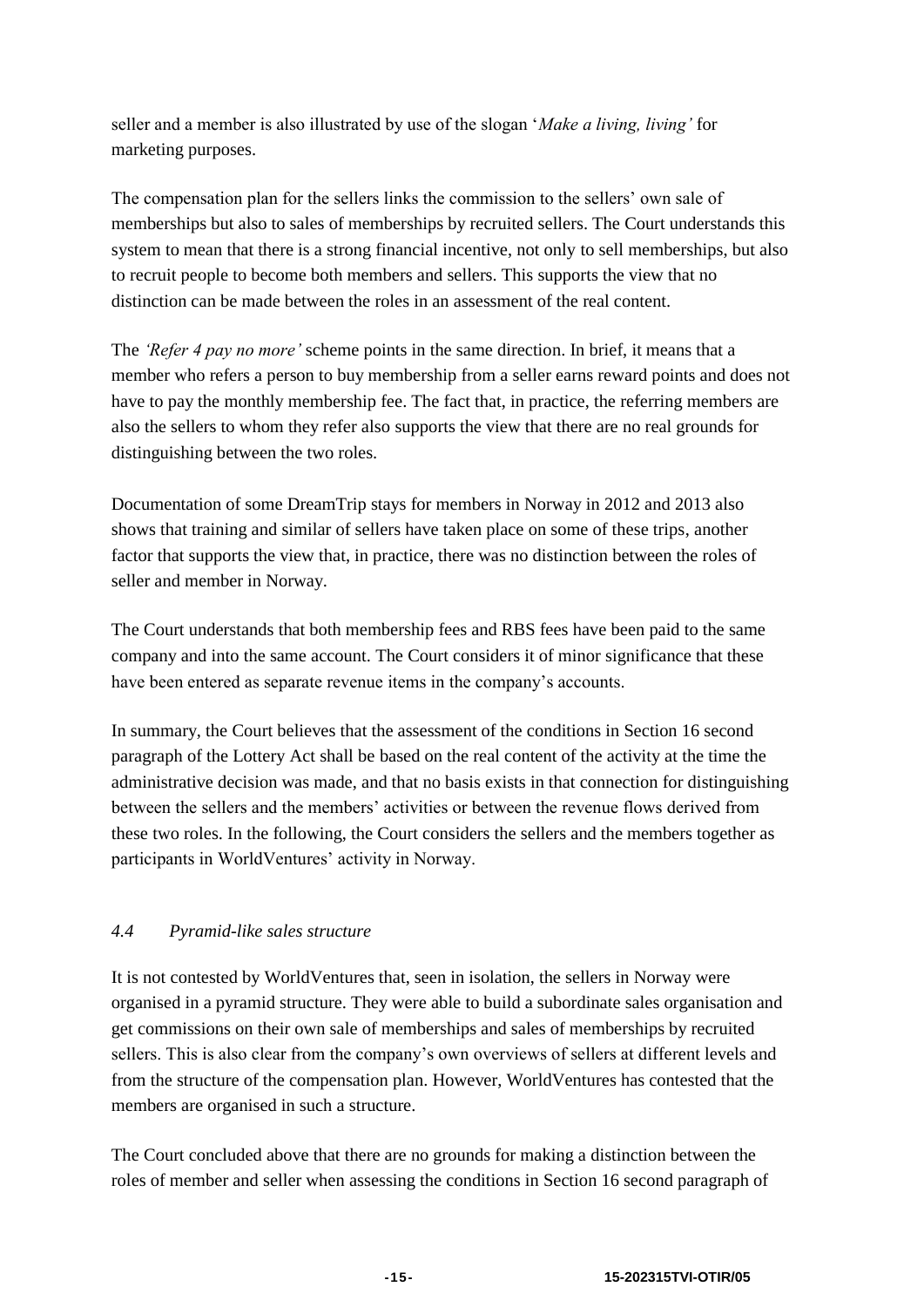the Lottery Act. Based on how this functioned in Norway, the Court considers that the activity seen as a whole had a pyramid-like sales structure. The Court stresses that such a structure is not a problem in itself, provided that the participants' income or the undertaking's revenues are not predominantly derived from the recruitment of new participants.

# *4.5 Consideration in return for participant status*

It is not disputed that, in their capacity as members, the participants paid a fee of USD 199.99 on joining, followed by a monthly fee of USD 49.98. In their capacity as sellers, the participants paid USD 99.99 on joining, followed by a monthly fee of USD 10.99.This means that almost all the participants paid a total of USD 970 in the course of the first year, followed by USD 731 in subsequent years.

The parties disagree as to whether the participants' payments should be deemed to constitute consideration in return for participant status in a sales scheme. WorldVentures takes the view that nobody paid for participant status in a sales scheme, but that the members paid for their membership in DreamTrips and associated benefits, and that the sellers paid for access to RBS, training, sales materials etc.

The Act's condition concerning participant payments does not require the consideration to be expressly classified as a participant fee; nor does it require the consideration to be of a certain scope. On this point, too, it is the actual circumstances that are decisive. Payment for participation can also be deemed to take place where the consideration paid does not correspond to the value of the goods, services or other benefits that the person who pays receives from the scheme – in other words, an overprice. It may then be concluded that indirect payment is made for the status of participant.

In the present case, the Court agrees with the State that the payments made by the participants must be deemed to constitute payment for participation in the sales scheme. In this connection, too, the roles of members and sellers and the consideration paid for these roles must be considered together. As will be concluded by the Court in section 4.7 on the relationship between revenues from recruitment and revenues from the sale of other benefits, the Court is of the opinion that the undertaking's revenues, largely consisting of the different types of consideration paid by the participants, did not correspond to the real value of the membership benefits or of access to RBS. With reference to this, the Court considers that it is quite clear that the participants' payment of membership fees and RBS fees must, at least indirectly and predominantly, be deemed to constitute payment in return for participant status in the sales scheme.

# *4.6 The possibility of deriving an income from recruiting others to the sales scheme*

Furthermore, the Court finds that, through payment for participation, the participants were given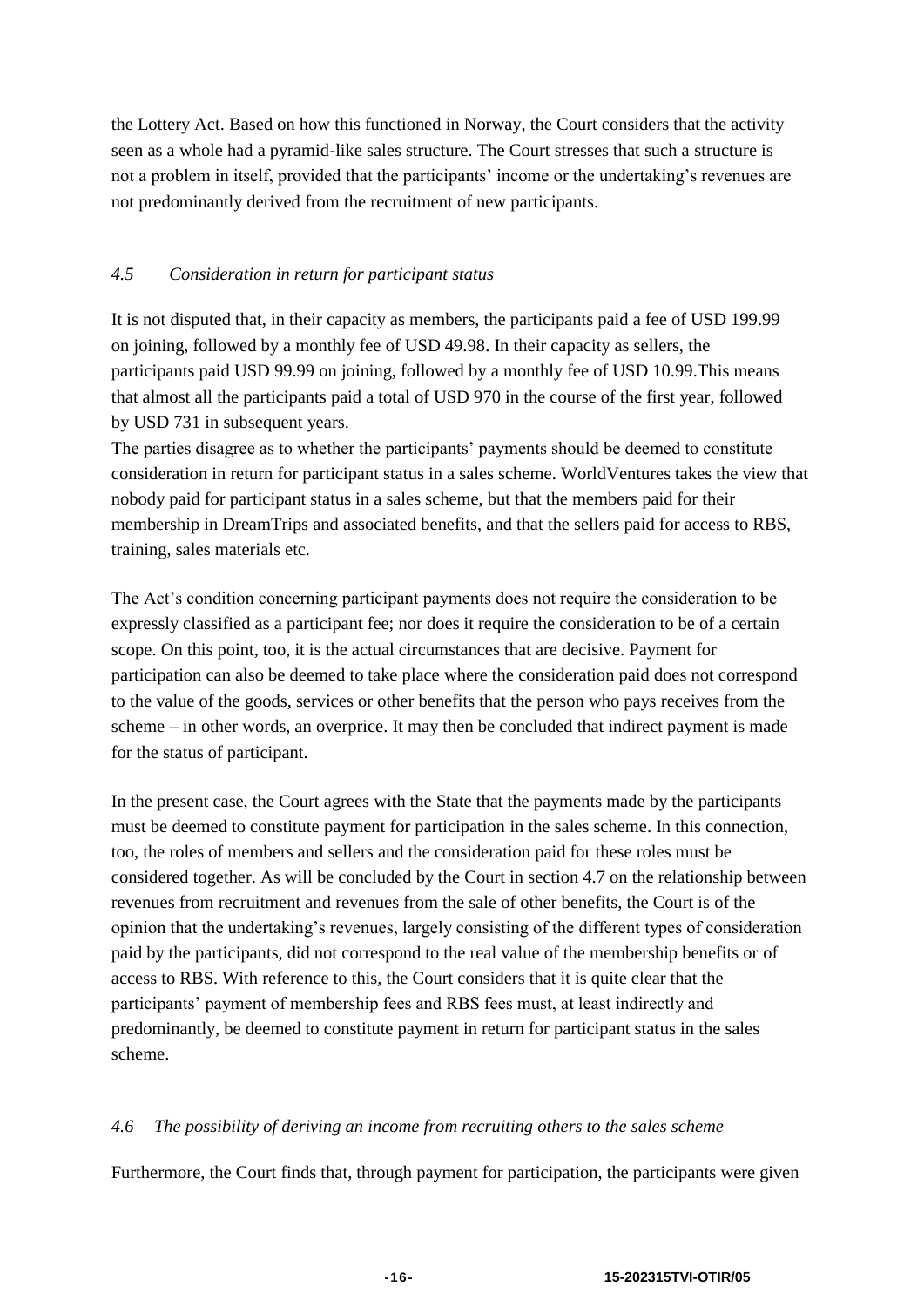an opportunity to derive an income from the contributions paid by other participants. On this point, too, the Court's point of departure is that it is neither possible to distinguish between the roles of members and sellers nor between the revenue flows from these two roles; see section 4.3 above.

In their capacity as sellers, the participants were given an opportunity to earn a commission calculated on the basis of the membership fees paid by new participants. At the same time, they were given an opportunity to earn a commission on sales of memberships by the sellers they themselves had recruited. Since the sellers were in practice also members, and since new members were in practice also sellers, and since they all paid membership fees and RBS fees, the reality was that the participants had an opportunity to gain an income from the recruitment of others to the sales scheme.

That this was organised so that the commission was calculated on the basis of the membership fee fraction of the consideration paid by new participants is of no consequence in the assessment of the reality of this. The decisive point is that the participants were given an opportunity to derive an income from new participants who, in practice, were paying for their membership and for access to selling memberships and recruit new sellers in the sales scheme.

# *4.7 Relationship between revenues from the sale of products and revenues from recruitment*

For the activity to be deemed to constitute an unlawful, pyramid-like sales scheme, it is a further condition that the income that the participants are able to earn is *'specifically derived'* from the recruitment of new members and not from *'the sale or consumption of goods, services or other benefits'.* In the preparatory works to the Act, this is understood to mean that it is a condition for deeming the sales scheme unlawful that more than 50% of the undertaking's revenues can be ascribed to the recruitment of new members.

Such a scheme means that the number of new members who pay participant fees to the sales scheme must continue to grow in order to finance the compensation paid to participants further up in the structure. It is a typical feature of out-and-out pyramid games and of many pyramidlike sales scheme that they are pre-destined to collapse, because it will not be possible in the long term to recruit a sufficient number of new participants and thus generate the revenues required to cover commitments to existing participants. When such a collapse occurs, the most recently recruited participants lose their contributions because these have been used to pay participants at a higher level.

For how long such a scheme can continue to work will depend on its detailed organisation, however. If some part of the revenues used to pay the participants is derived from the sale of products and services of real value, the scheme can survive for a long time. The same is true if the commitment to pay the participants is conditional on each individual participant being capable of actually generating revenue by recruiting new members. The prohibition in the Act does not, in the Court's opinion, provide for a condition whereby it must be substantiated that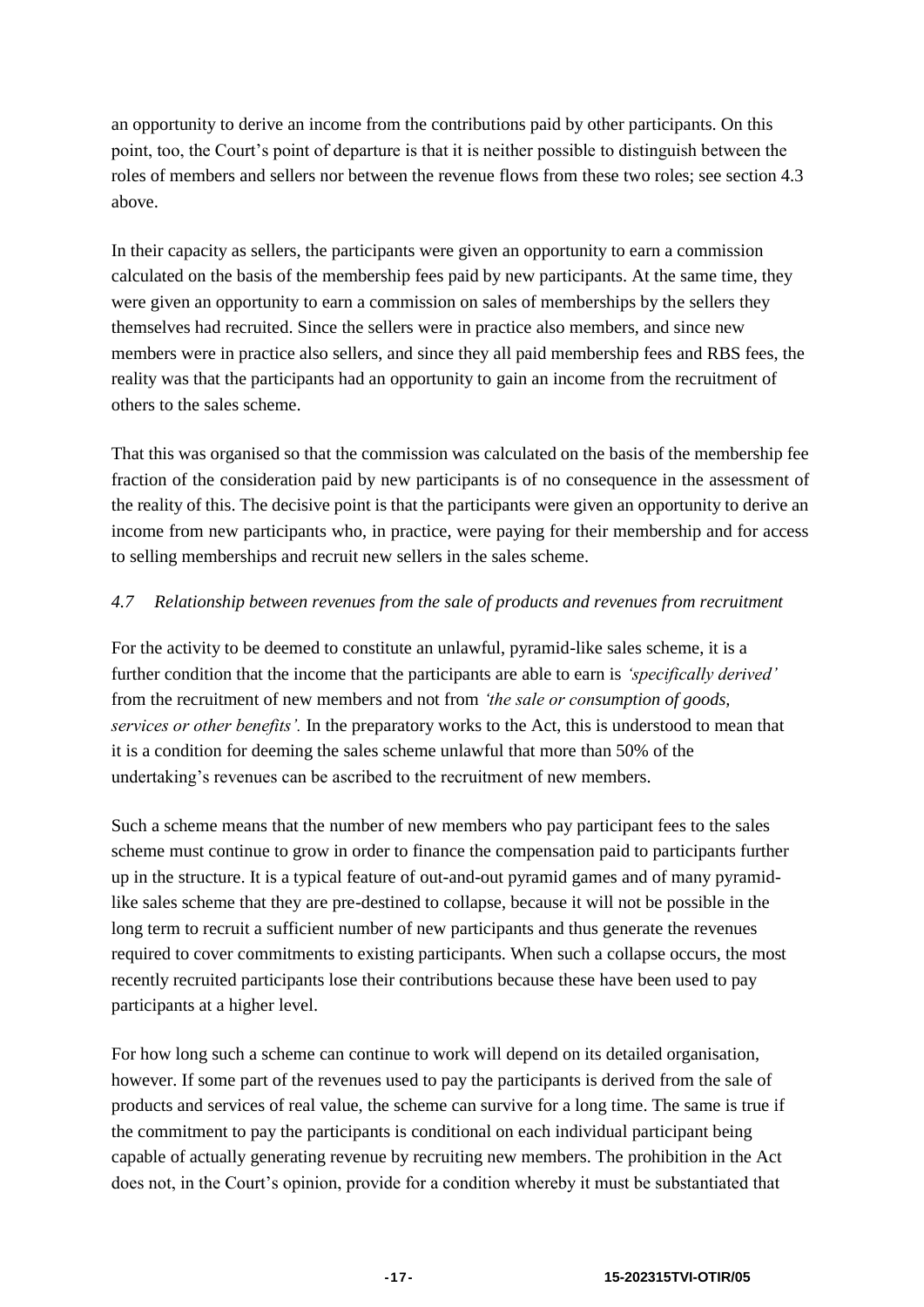the sales scheme will stop working and, if so, at what time.

On this point, WorldVentures has claimed that the scheme was sustainable and therefore falls outside the scope of the provision. It has been claimed that it was not necessary to recruit new members in order to meet the commitment to pay commissions to the sellers. The global accounting figures show that the amount contributed in membership fees in 2013, 2014 and 2015 was almost double the amount of the commissions paid to the sellers, and that the commissions paid represented approximately 30% of total revenues. Reference has also been made to there being an agreed cap on the sellers' commissions, and to the fact that, when members leave the scheme and stop paying membership fees, the seller's commission will be reduced proportionately.

According to the Court's understanding of the accounting figures that have been presented in evidence, the global undertaking was sustainable in the sense that the membership fees received clearly exceeded the commissions paid to the sellers. However, the Court cannot see that this is decisive for its assessment of the case. The key question is whether the undertaking's revenues in Norway, predominantly consisting of the participants' payment of membership fees and RBS fees, must be deemed to primarily constitute revenues from recruitment and not from the sale or consumption of products; see Section 16 second paragraph of the Lottery Act. The preparatory works to the Act and statements by the ECJ in *4finance* both show that it is the undertaking's revenues from the consumption and sale of products – *'effective economic activity' –* that is relevant when deciding whether an activity is sustainable. That the scheme can be sustainable by including direct monetary contributions from its participants – *'economic contribution of its participants' –* does not mean that the scheme can be deemed to be sustainable in this context. If such revenues were to be included in the calculations, it would mean that not even a scheme funded purely by recruitment would fall under the scope of the prohibition.

According to the Court's understanding of the parties, the actual dispute consists of whether and to what degree the revenues from membership fees and RBS fees must in fact be deemed to constitute revenues derived from recruitment and not from the sale or consumption of goods, services or other benefits. As far as the Court can see, it is clear in the present case that, if all or the major part of these revenues are regarded as revenues derived from recruitment and not from the sale or consumption of products, as assumed by the Gaming Board, then the scheme falls under the scope of the relevant condition in Section 16 second paragraph of the Lottery Act.

In other words, the Court is required to adopt a standpoint as to whether more than half of WorldVentures' revenues linked to Norway were derived from payments by participants at the time when the administrative decision was made. Concerning the part of the undertaking's revenues that consists of membership fees and RBS fees, the Court finds that, insofar as the participants have not received anything in return for the consideration paid, the overprice must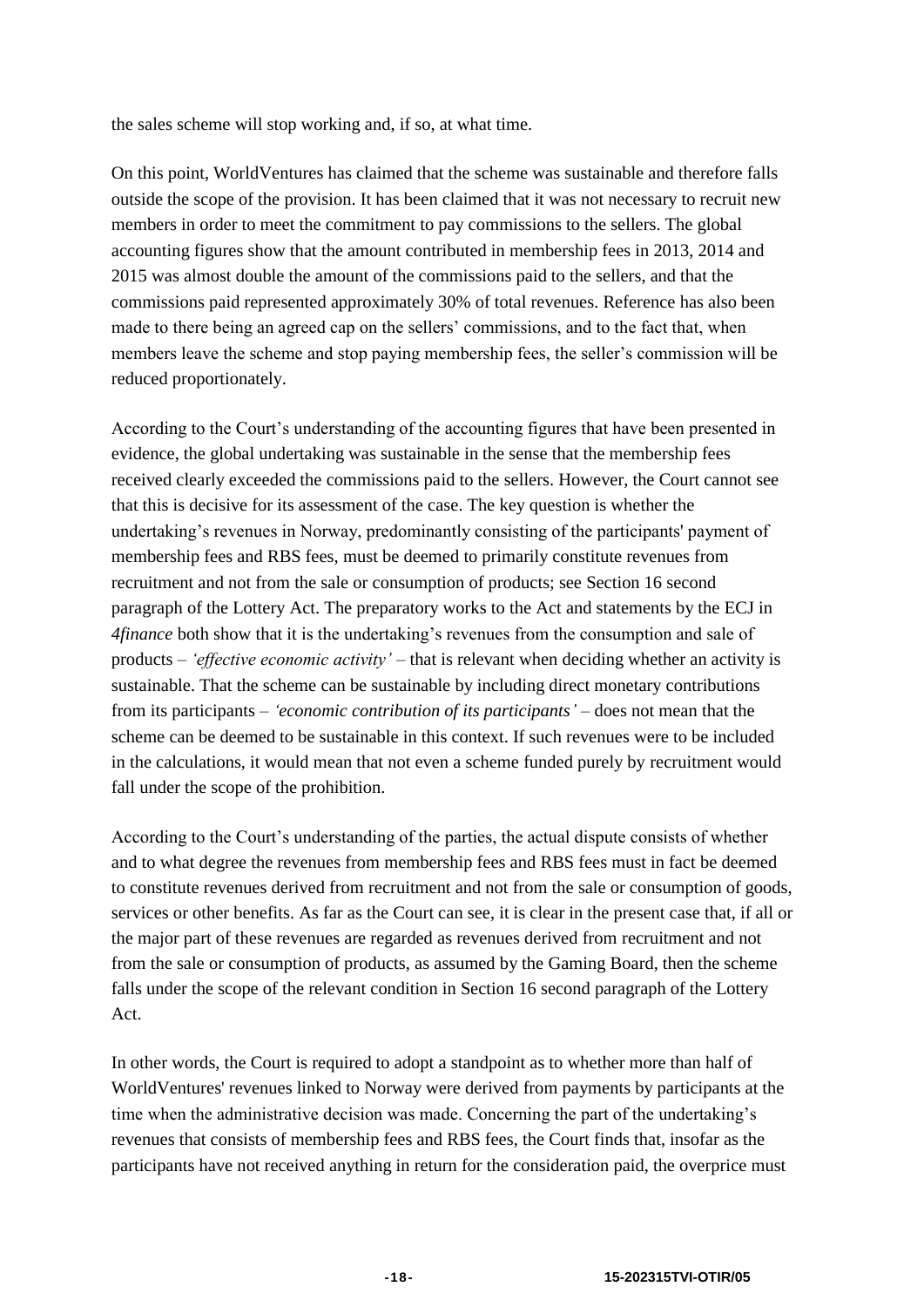be deemed to constitute participant payment.

On this point, the Court agrees with the State that the important question when assessing the overprice [issue] is whether the participants in Norway actually received or consumed goods, services or other benefits in return. The right to avail oneself of a service can also be of value, but the Court agrees with the State that, in a more detailed assessment of the real value of such a right, the important factor must be the actual extent to which the service in question is used. The Court is of the opinion that the wording used to describe the condition in the Act and in Annex I, the opinions expressed in the preparatory works and in the criminal case Rt-2009- 1601, all show that it is the benefits that the participants actually receive and avail themselves of in return that must be decisive for the assessment. Statements by the ECJ and the Advocate General in *4finance* point in the same direction. Moreover, the Court assumes that it would be almost impossible in practice to apply the condition contained in the prohibition provided for in the Act, unless the value of what the participants actually receive in return was normally considered to be decisive for the assessment.

On that basis, the Court has considered the factual information provided about the situation as regards WorldVentures' activity in Norway prior to the administrative decision.

Based on the presentation of evidence, the Court concurs with the assessment in the Gaming Board's decision, in which the Board agreed with the Gaming Authority's assessment in its decision and supervisory report. No evidence has been presented before the Court that would give grounds for any other assumption than that the undertaking's revenues in Norway – which in turn were used to pay commission to the participants – were very largely derived from contributions by participants and not from the consumption or sale of goods, services or other benefits.

As mentioned in section 4.4 above, almost all the members paid a total of USD 970 in the course of the first year, potentially followed by USD 731 in subsequent years, in membership fees and RBS fees. The Court has considered the extent to which benefits were provided in return for these contributions, or whether an overprice has been charged and, if so, must be deemed to constitute revenue derived from the participants' fees.

Concerning the value of the membership in DreamTrips, the Court takes as its starting point that this only to a limited extent conferred any immediate rights to services or other products. The membership permitted members to buy trips composed by WorldVentures. WorldVentures has stated, and the State has also relied on this, that the trips were sold at a 20–45% discount compared with corresponding trips offered by the market. The membership also entitled members to use a concierge service and online travel agency, whether in connection with trips or otherwise, and the members earned reward points that could be used as partial payment when buying trips.

The Court starts by assessing the value of the right to by discounted trips. The information provided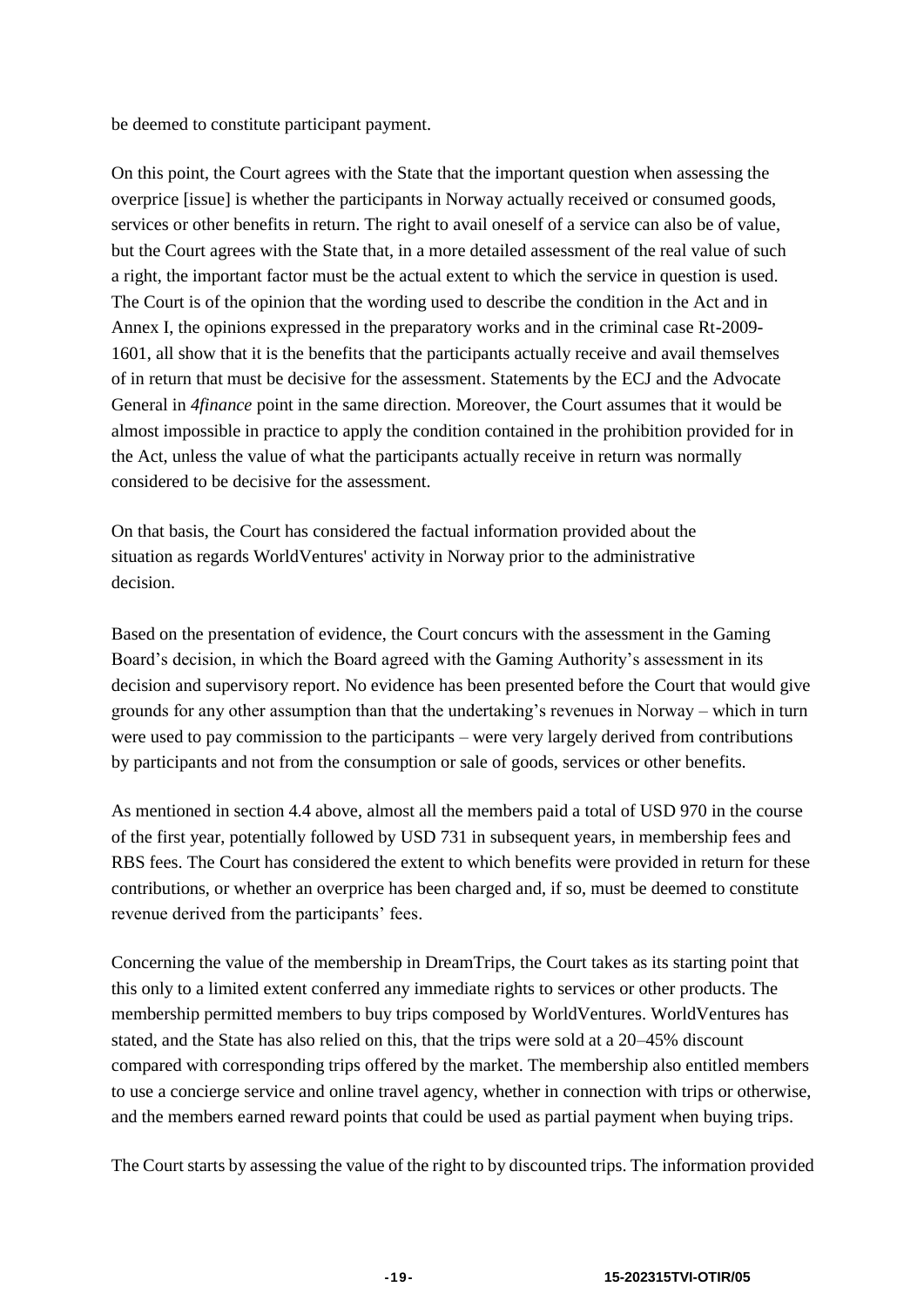by WorldVentures showed a total turnover in Norway of approximately USD 3.5 million in 2012 and USD 3.2 million in 2013. Commissions to sellers amounted to USD 1.1 million in 2012 and 1,9 USD 1.9 million in 2013. Norwegians booked trips for a total of USD 209,000 in 2012 and USD 217,000 in 2013, amounts that represented 5–7% of the total turnover for these years, while the rest consisted mainly of contributions from the participants.

According to information provided by WorldVentures, the average number of members in Norway was about 2,900 in 2012 and 3,400 in 2013. These figures do not reflect the constant membership turnover, which meant that a significantly higher number of people actually participated as temporary members during these years. Hence, the average member booked trips for a very low amount compared with the membership fee he contributed. The Court takes the view that, what the members got in return for this element of their membership, namely the right to buy trips, lies in the value of the discount. Based on the information provided by WorldVentures concerning the size of the discount, it is clear to the Court that the value of this return service amounted to well under 5% of the consideration paid for being a member. It is somewhat unclear to the Court whether the Gaming Board and the Gaming Authority refer to the value of the discount or the value of the trips that were booked. Regardless of how we look at this, the Court finds that the Gaming Board was correct in its assessment that the return benefit of being entitled to buy trips was of very limited real value to the average member.

The Court also agrees with the State that little evidence has been provided regarding the value of the reward points. The Court understands that these were introduced as from the summer of 2014. This meant that reward points were earned on payment of membership fees, trips etc., which could subsequently be used as partial payment for trips. Based on the presentation of evidence, the Court understands that members in Norway made very limited use of such points. Use of this reward was also linked to the purchase of trips, which was done to a very limited extent compared with the total sales. The exact value of this return service is therefore difficult to determine, but it seems clear that this cannot in any case have been great enough to be decisive in the assessment of the case.

Concerning the value of the online travel agency, the Court is of the opinion that there are no factual grounds for claiming that this was a return benefit of any particular real value to the members. Information has been provided that the portal offered members the opportunity to buy trips etc. subject to a price guarantee, but the Court was presented with little evidence as to how much it was actually used and the value that such a guarantee might have generated for the members in Norway. The OTA is a website affiliated to WorldVentures and DreamTrips that offers members the possibility of simple and practical travel planning, rather than having to search for such additional services elsewhere. Members may also use the OTA in connection with trips other than DreamTrips. The Court finds it difficult to see that it has been documented that this represented a return benefit to members in Norway of such a value that it would have consequences for the Court's assessment in the case.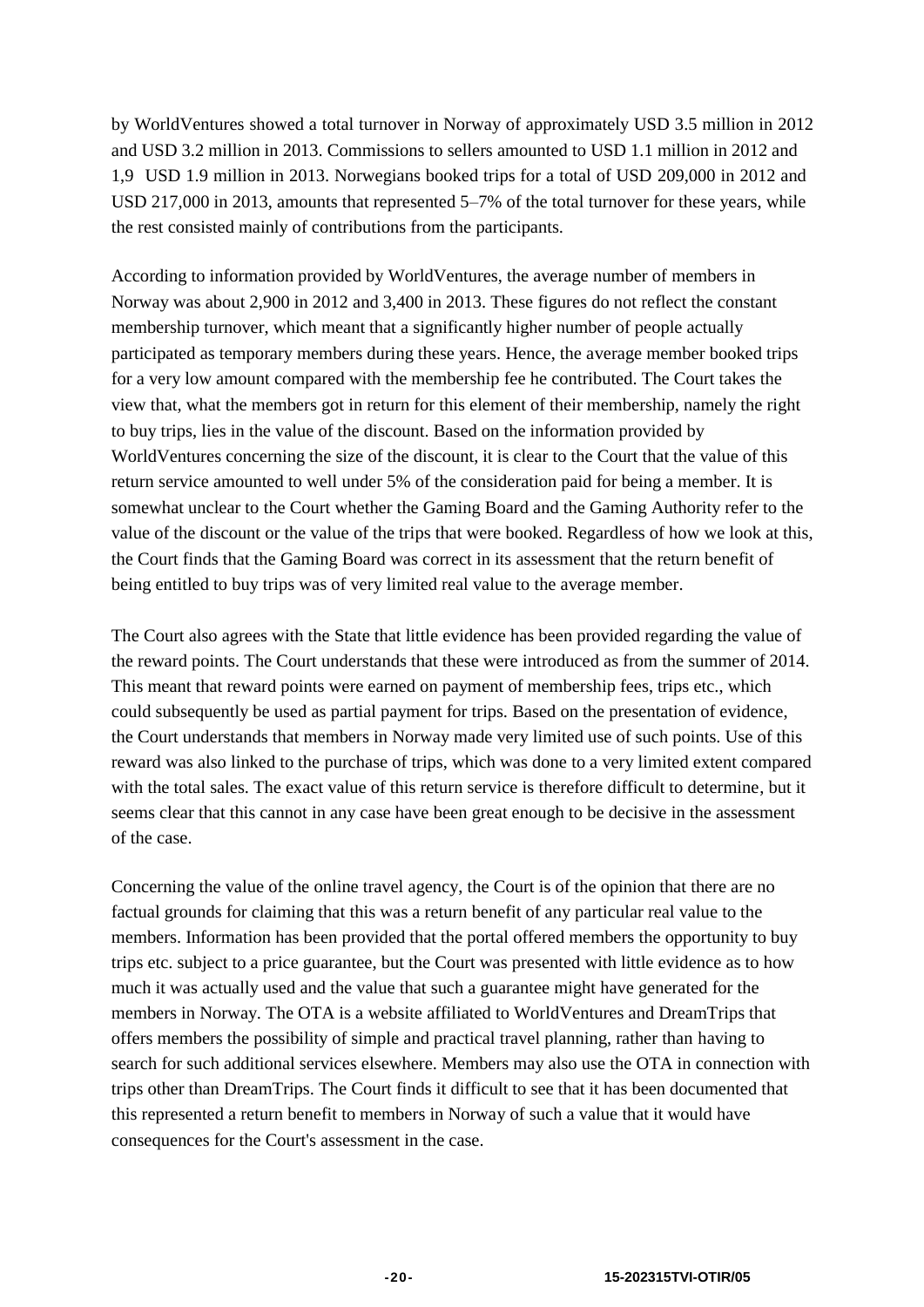The Court finds that evidence has not been presented that the benefit to members of having access to the concierge service, whether in connection with trips or otherwise, is of any significant real value. Based on the presentation of evidence, the Court concludes that only limited use was made of this service, particularly outside the USA. The Court agrees with the State that no evidence has been presented to show that the actual use of or possibility of using this service has a value that can be given much weight in the assessment.

No other evidence has been presented in the case to substantiate that the quality or content of the membership itself should otherwise be assigned any real value in this connection.

Specifically relating to the part of the payment referred to as the RBS fee, the Court is of the opinion that it has not been documented that anything noteworthy has been received in return, so that this must also primarily be seen as income from the recruitment of sales participants. The Court agrees with the State that evidence has not been presented to show that what the participants received in the form of marketing material, training, access to web pages etc. so that they could operate as sellers, can be deemed to constitute return services corresponding to more than a very small part of the RBS fee paid.

Accordingly, the Court concludes that the condition of the Act that the undertaking's revenues must largely be derived from the recruitment of participants in the sales scheme and not from the consumption or sale of goods, services or other benefits, is clearly met in the present case.

Based on what was mentioned in sections 4.3 to 4.7, the Court concludes, on that basis, that WorldVentures' activities in Norway at the time of the administrative decision constituted a pyramid-like sales scheme in contravention of the prohibition in Section 16 second paragraph of the Lottery Act, as assumed by the Gaming Board. In that connection, the Court will add that sales of DreamTrips' trips also form an integral part of the sales scheme considered by the Court, so that this element also falls under the scope of the prohibition, as also assumed by the Gaming Board. The prohibition does not apply to the sale of any other products apart from this.

# *4.8 Procedural errors*

WorldVentures has argued that the Gaming Board's decision, and its assessment that the activity came under the scope of the prohibition in Section 16 second paragraph of the Lottery Act, in any case suffers from procedural errors whereby it must be set aside as invalid; see Section 41 of the Public Administration Act. Reference is made to the authorities having failed to fulfil their duty to clarify a case before making an administrative decision and that sufficient grounds for the decision were not provided; see Sections 17 and 25 of the Public Administration Act.

These arguments cannot succeed. As mentioned above, the courts are competent to review all aspects of the administrative decision that have to do with the application of the prohibition in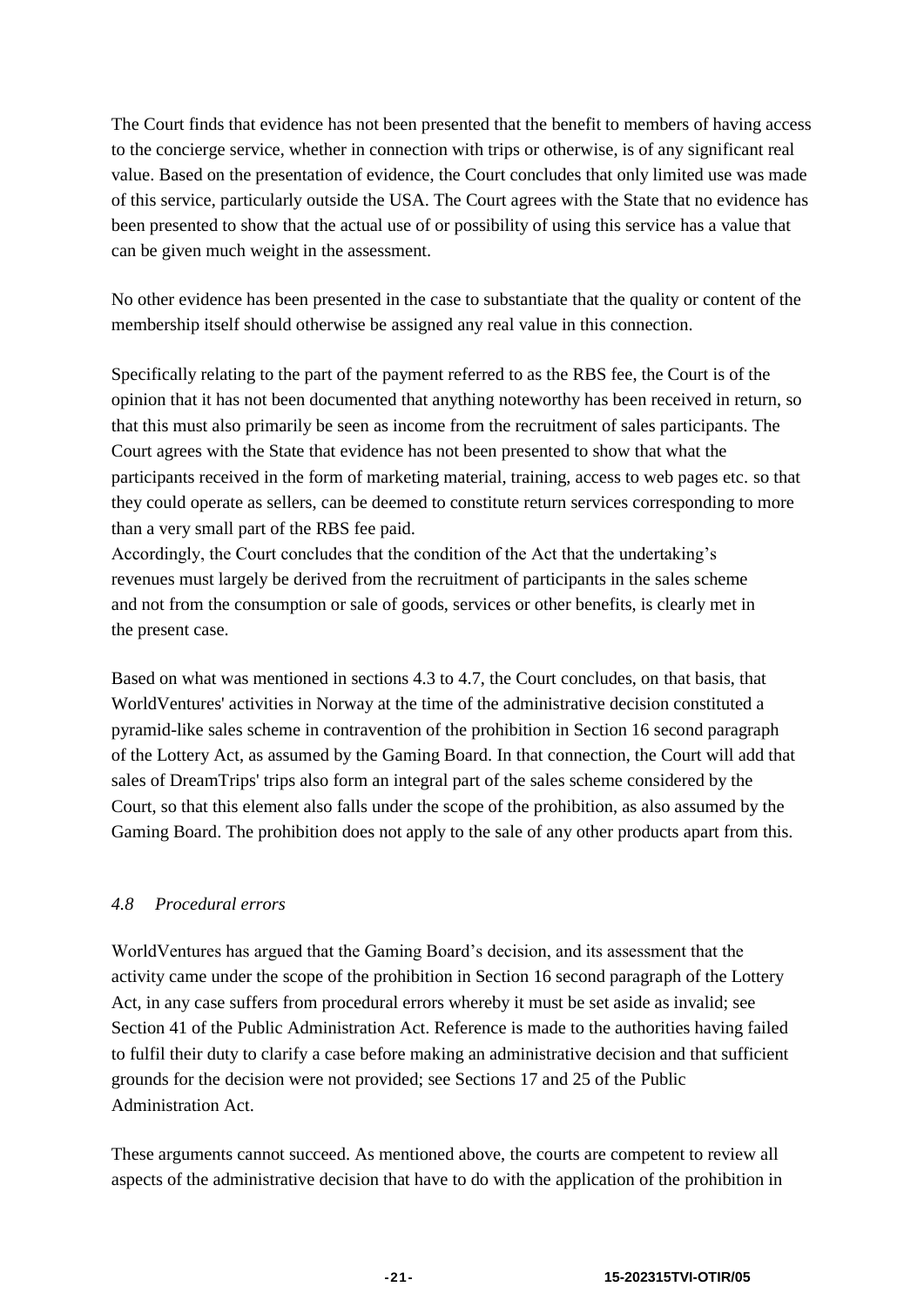Section 16 second paragraph of the Lottery Act. The Court has considered this question above, based on the evidence presented in court, and it has arrived at the same conclusion as the Gaming Board. Hence, there are no grounds for setting aside the administrative decision on the basis of the procedural errors invoked; see, for example, Rt-2013-258 and Rt-1969-1053.

The Court would nonetheless like to add that it cannot see that any such procedural errors were made. The Gaming Board has either expressly, or by concurring with the Gaming Authority' prior assessments, adopted a standpoint regarding the arguments submitted by WorldVentures in the course of the administrative procedure.

As far as the Court can see, the relevant conditions of the Act have been reviewed and discussed and the factual circumstances of relevance to the assessment and the conclusion have been described. Nor has the case been demonstrated to have been inadequately clarified by the authorities prior to making the administrative decision. Information about the activity in Norway was obtained from WorldVentures to the extent that this was necessary in order to consider the case. It also carries weight that the private party to the case is a large, professional player with a statutory duty to document the source of its revenues in Norway and that is also capable of understanding what was relevant to disclose and present in evidence.

WorldVentures also considers it a procedural error when the authorities failed to adopt a standpoint to the petition for reversal in connection with the submitted notice of legal action. The present case concerns the validity of the Gaming Board's administrative decision and not a subsequent decision not to consider a reversal [of that decision]. Any error in the processing of the petition for reversal will thus in any case be of no consequence for the claim in the present case.

# *4.9 Arbitrary or highly unreasonable decision*

WorldVentures has argued that the administrative decision to order cessation of the activity pursuant to Section 14a of the Lottery Act must be repealed *'in whole or in part'* regardless of whether the activity is unlawful pursuant to Section 16 second paragraph of the Lottery Act. Reference is made to the fact that Section 14a of the Lottery Act is a 'may' provision and that the choice of sanctions by the authorities was very invasive in this case. Other sanctions such as an order to rectify [the unlawful condition] could have been attempted, or the condition could have been rectified by providing better guidance.

According to the Court's understanding, it is argued that the authorities' decision to order cessation (of the activity) must be deemed invalid because it must be deemed to be arbitrary or highly unreasonable and thus comes under the scope of the non-statutory rules on invalidity on grounds of abuse of powers.

This argument cannot succeed. Based on the presentation of evidence, it is not found to have been substantiated that the order to cease the activity that was deemed to be unlawful pursuant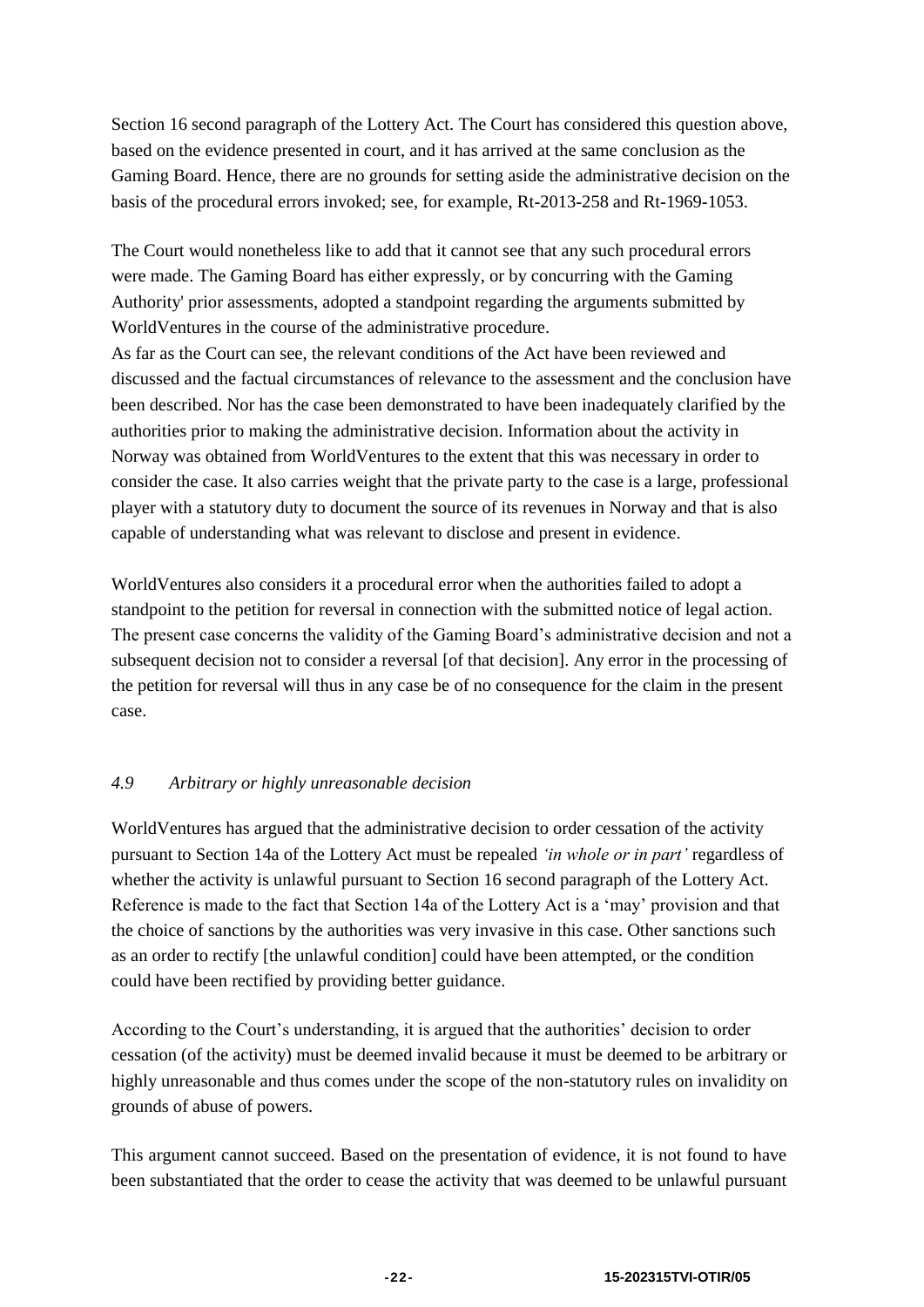to Section 14a of the Lottery Act was based on an arbitrary assessment or qualified as being unreasonable. The Court cannot review the detailed assessment by the authorities of whether it was expedient to first try less invasive measures such as to rectify [the unlawful condition]. The Court would like to point out, nonetheless, that rectification pursuant to Section 14a of the Lottery Act can appear to be a less relevant sanction where a whole sales scheme falls under the scope of Section 16 of the Lottery Act, compared with a situation where there is a more limited breach of the Act.

# *4.10 Conclusion*

In the above, the Court has arrived at the conclusion that the Gaming Board's administrative decision cannot be set aside and declared invalid on any grounds, and it thus finds in favour of the State.

# **5 Costs of the case**

The State represented by the Ministry of Culture has succeeded on all counts, and is, in principle, entitled to coverage of its legal costs by WorldVentures; see Section 20-2 (1) and (2) of the Dispute Act. The Court cannot see that there are any weighty grounds pursuant to subsection (3) for granting exemption from the main rule that the losing party shall cover the full costs of the case. The questions that have been decisive for the Court's assessment of the facts and application of the law and for the outcome in the case have not appeared particularly doubtful. That a prohibition on an activity that is in contravention of Section 16 second paragraph of the Lottery Act cannot be seen to have been heard by a court after the amendment of the Act, is also not a circumstance that is sufficient to exempt from the liability to cover the opposite party's costs of the case.

In its final statement of costs of 5 September 2016, the State has claimed coverage of NOK 327,370, consisting of the counsel's fees, witness expenses and some photocopying. The Court is of the opinion that what is claimed by the State can be assumed to be reasonable and necessary expenses in light of the nature and scope of the case and the duration of the main hearing; see Section 20-5 of the Dispute Act. WorldVentures is ordered to pay the abovementioned amount to the State.